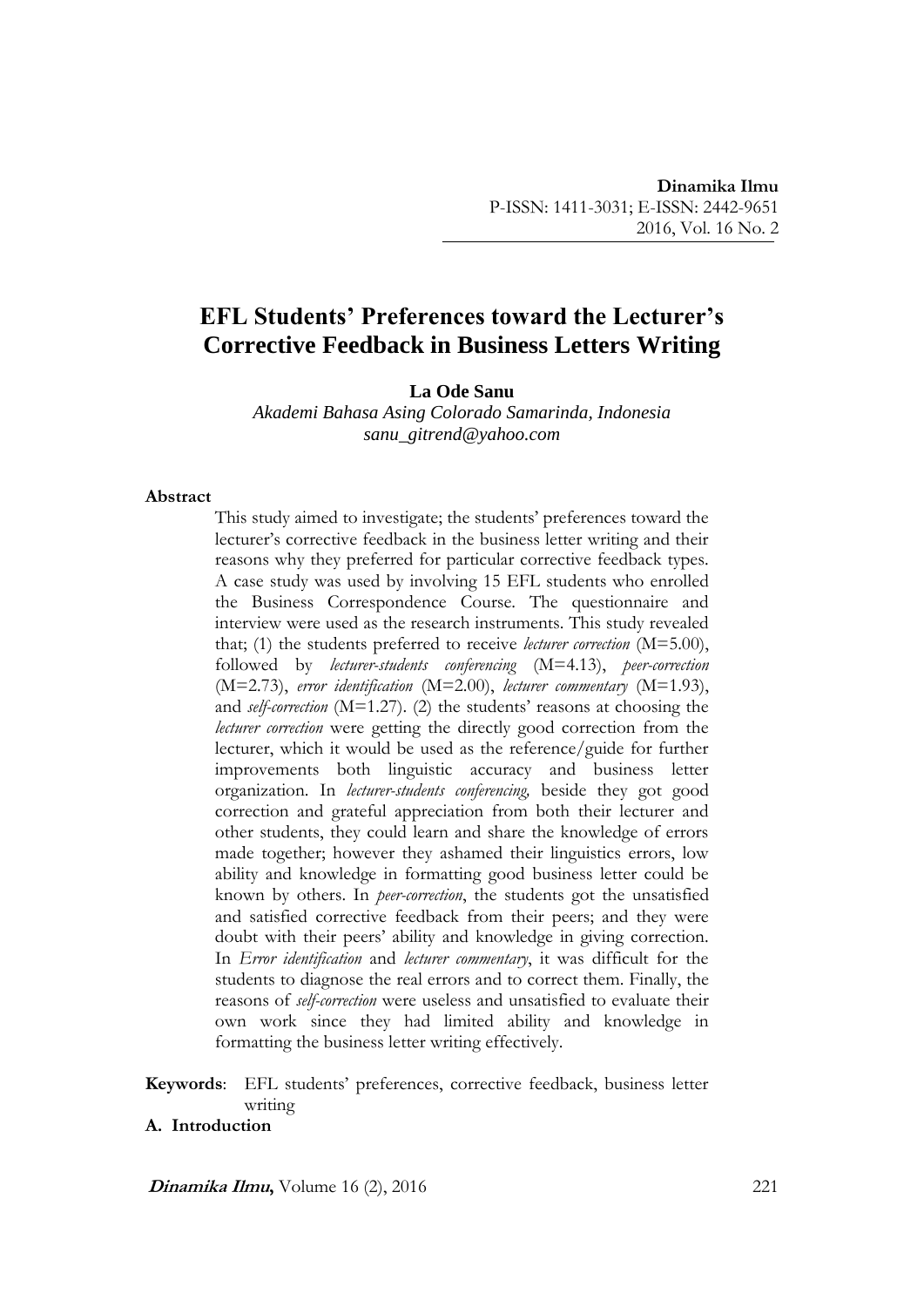A business letter is a written communication that exchanges the information or the message from one party (a sender) to another party (a recipient) of a company/institution concerning its products and/or services. It is widely used as a main channel of business correspondence (Arvani, 2006) that can be written by choosing the right words, tone and focus on the purpose of the correspondence itself (Smith-Worthington & Jefferson, 2010).

In the context of learning process, writing business letter is actually useful as a preparation step for one's future particularly in business field, such as for applying job, working as a secretary, manager's or director's assistance (Chi, 2015). Indeed, ABA Colorado Samarinda designed the Course of Business Correspondence as one of the Scientific and Skill Courses, in which it is expected the students can be able to understand the business correspondence and produce various forms and types of business letters writing.

In relation to the teaching and learning process, this course is not only theoretical designed but also practical conducted where the students produced the business letters; and generally their writing results were corrected by giving the corrective feedback by their lecturer. Its aims are not only to examine the success or failure performance of their writing (Aridah, 2003), but also to motivate the students to express the ideas through extended writing process (Lam and Law, 2007). Additionally, corrective feedback helps students to know the location of their errors and revise their writing more efficiently (Corpuz, 2011). In fact, not all students could not receive the corrective feedback conveniently. Brown (2000) argued that feedback given should meet the students' expectation and be given in the right proportion. Therefore, this study aims to find out the students' preferences and their reasons towards the various types of corrective feedback on their business letter writing given by their lecturer.

There have been many researchers concerning on the students' errors in letter writing and their preferences toward the corrective feedback given by their teachers/lecturers. Indeed, some of researches that are related with the students' errors in letter writing and their preferences on the corrective feedback are presented. Miryanti (2012) analyzed the 55 non-English department students' errors on writing application letters found in JPAC of Politeknik Negeri Bandung. This study was intended to find out and analyze not only grammatical errors but also errors in arranging formats of business letters. It was found that grammatical errors were related with omission (71 errors), mis-formation (52 errors), addition (35 errors), and misordering errors was not found on the students' letter. Additionally, in term of syntax, she reported that the errors were also found in the use of preposition (32.28%), verbs (31.01%), articles (17.09%), plurals (10.76%), and tenses (8.86%). In relation to the letter layouts, the errors were plentiful in writing sender address (24.04%), enclosures (23.56%), complimentary closes (21.15%), salutations (17.79%), date (9.13%), and style (4.33%). Basically, these errors were caused by the lack of mastery of the concept of English business letter.

Gnanaseelan (2013) investigated the errors in the use of articles in business letter writing in English. He analyzed and identified the linguistic and discourse processes of the error construction. It showed that the errors in the use of articles were; article-adverb combination error, definite article use error, article-quantifier sequence error, article addition error, and indefinite article choice error.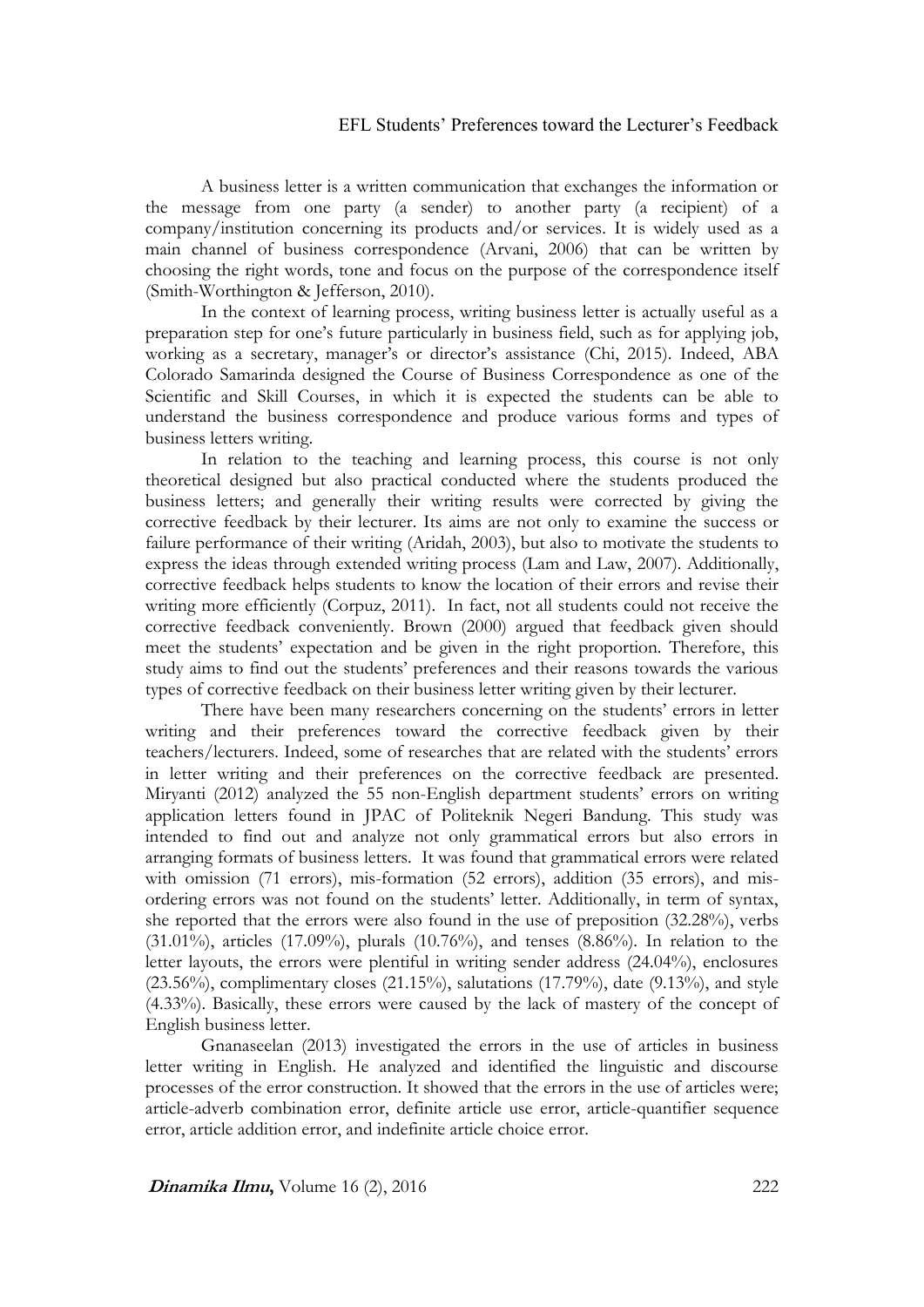Sing (2013) analyzed the students' errors in formal letter writing. This study aims to find out the errors that undergraduate students make in writing a formal letter. In term of grammar, it found that the students made errors on omission of auxiliary verbs and articles, verbs form, and mechanics. The students have organized their formal letter well; even though their letter format was 30% performed poorly and 43% performed averagely. Most of the students chose the modified block style with indented paragraphs.

Rahimi (2010) conducted the research on Iranian EFL students' perceptions and preferences for teachers' written feedback. The aims of this study were to examine students' beliefs about teacher feedback, their preferences for feedback on different types of grammatical errors, and whether there is any relationship between these preferences and their writing ability. It was found that students' beliefs about the importance of feedback on different grammatical units are formed as a result of the teacher's practice and his emphasis on certain types of feedback and feedback strategies. It was also reported that the L2 learners' level of writing ability influences their views about the importance of feedback on errors pertinent to particular grammatical units.

Hamouda (2011) studied the students and teachers' preferences and attitudes towards correction of classroom written errors in Saudi EFL context. The aims of this study were to find out the students and teachers' preferences regarding written error corrections; to find out the difficulties of the teachers in providing feedback; and the students' difficulties in revising the papers after receiving their teacher's written feedback. The finding revealed that both teachers and students have positive attitudes towards written error correction. They shared common preferences as the importance of various types of error correction. The students preferred teacher correction to peer and self-correction. Moreover both teachers and students have encountered a number of difficulties of error correction.

Agudo (2012) investigated Spanish EFL students' beliefs and preferences regarding the effectiveness of corrective feedback. The aims of this study was to examine Spanish EFL students' beliefs about the role and effectiveness of corrective feedback as well as their preferences how corrective feedback should best be provided in the classroom setting. The results revealed that corrective feedback may at times inhibit or discourage L2 learning because some learners may feel seriously inhibited and embarrassed when being orally corrected, particularly in class-fronted situation. And also, the timing of correction is still unclear whether corrective feedback should be provided right after the error is detected or preferably once students have already finished. It was also reported that learners did not always receive the corrective feedback that they expect and/or prefer.

The above researchers who investigated and analyzed the students' letter writing (Gnanaseelan, 2013; Miryanti, 2012; Sing, 2013) were basically found similar findings of errors on linguistics and organization in formatting the letter. It was indicated that the corrective feedback should be given to students to improvement and accuracy in the letter writing as shown the findings of Rahimi (2010) and Hamouda (2011) asserted that both teachers and students shared common preferences as the positive, effective and necessary corrective feedback on the students' writing. Unfortunately, Agudo (2012)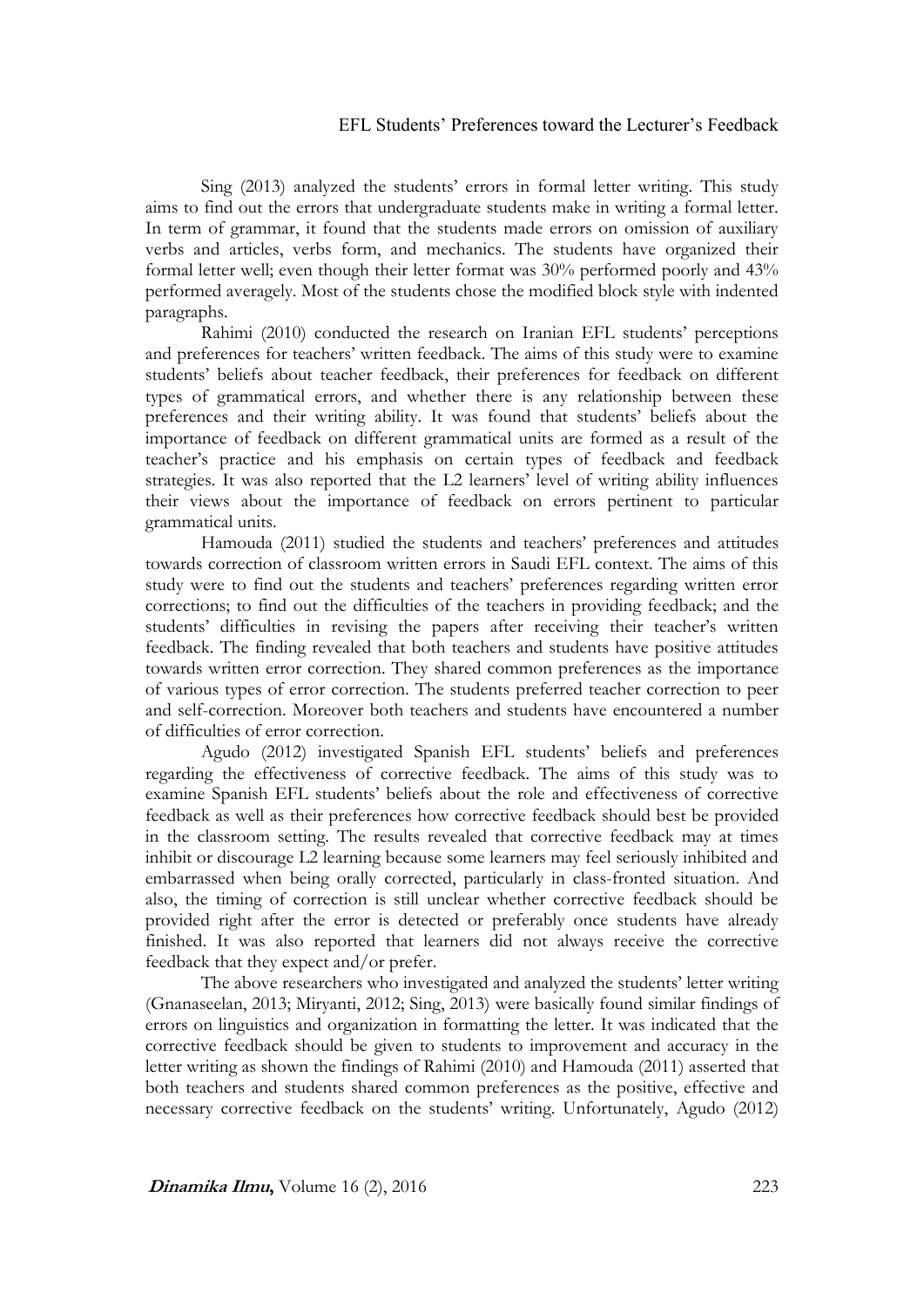reported the corrective feedback given by teachers was not always expected and preferred by students.

Corrective feedback is benefical to generate in repairing the students' own metalinguistics. Abaya (2014) stated that correction strategies provide students with clues for them to generate their own repair such as metalinguistic feedback are probably the most beneficial type of correction to the learners. The errors of agreement and use of the wrong pronouns were the most common and that recasts followed by elicitation were the most prevalent correction strategies used to correct them. The learners expressed preference for explicit correction while the data on their response to the correction strategies showed the use of metalinguistic clues as perhaps the most effective correction type in terms of uptake.

In this current study was conducted by implementing the various types of corrective feedback and investigating their preferences at receiving the corrective feedback. Moreover, it was also conducted on EFL students in Diploma III Program who took the Business Correspondence Course to get more information about the students' preferences and their reasons at receiving the corrective feedback.

### **B. Literature Review**

#### **1. Business Correspondence**

Business correspondence dealt with the communication through exchanging of letter written by related parties in business field. A letter is a written or printed message from one person/ organization/ institution (the sender) to another person/ organization/ institution (the recipient) for various purposes especially for specific business purposes. A letter plays a vital role in company business since it is a bridge that links to communicate the company's products and acts as an ambassador for the company that showed a good impression (Miryanti, 2012).

Writing business letter is one of the most effective ways of business communication in order to build the successful business partnership (Ashley, 2003). Further, she added that a business letter is supposed to be clear, complete, concise, courteous, and grammatically correct. And also, it is used the right tone, focus of attention and to communicate the message to the reader using straightforward language (Seglin & Coleman, 2002). As a result the message or the information could be understood by its readers.

According to National Press Publication (2002), there are four considerations in writing a business letter. They are subject, audience, purpose, and style/organization. Subject refers to the content of letter; audience is sender of letter; purpose concerns on the aim of letter writing; and style/organization is concerned on how the business letter looks like/appearance. Similarly, Ashley (2003) argued that when writing a business letter, the writer has to consider who will be reading the letter, what does the reader already know about the company, or what does the reader need to know.

### **2. The Parts of Business Letter**

The researcher adapted and developed the parts of business letter writing presented by Seglin & Coleman (2002) and National Press Publication (2002) as shown below: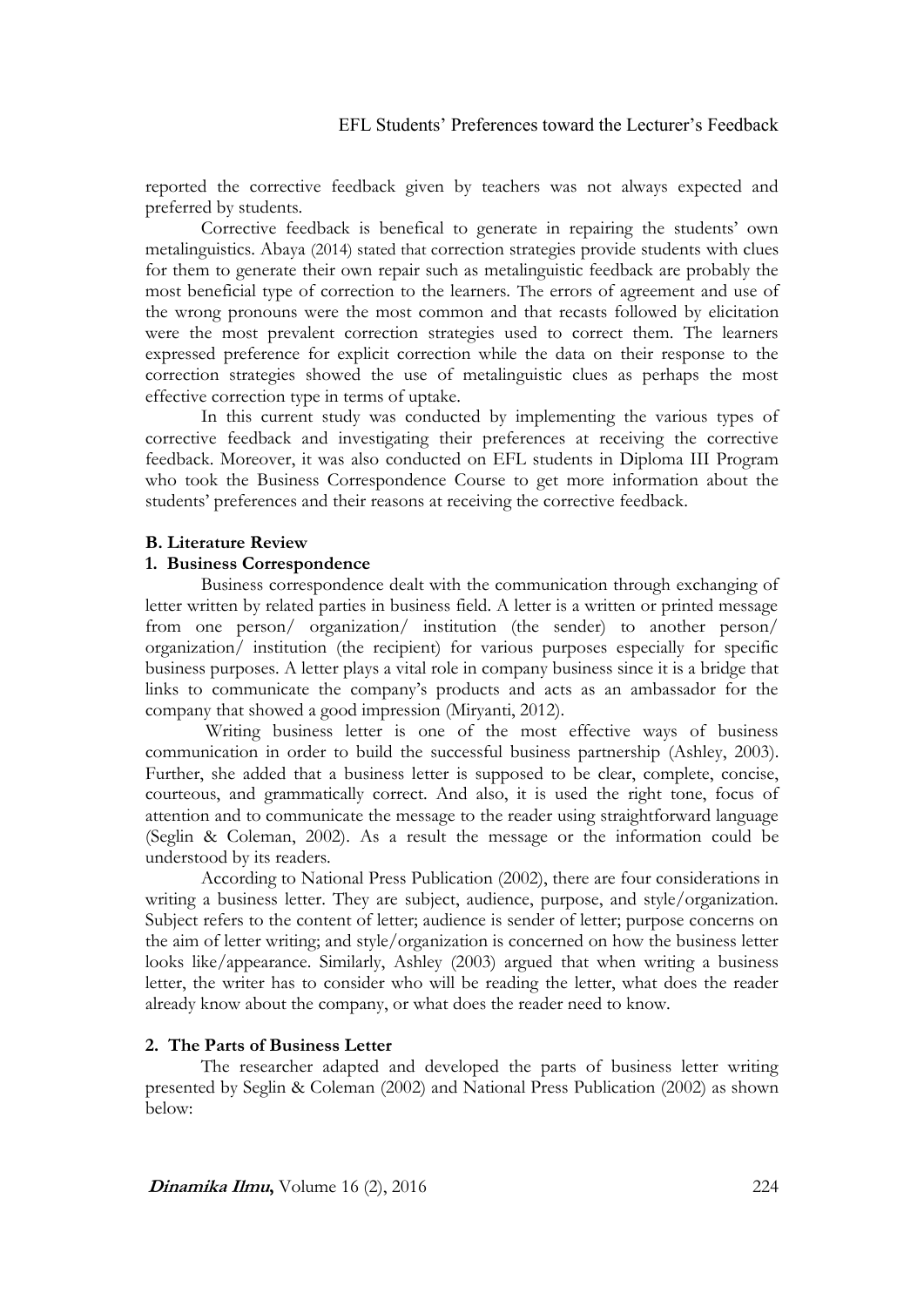- a. **Letterhead**; it contains the name and address of the firm/company which are sometime centered at the top in the middle.
- b. **Dateline**; every letter should have a dateline. It showed the time of the letter was written. It appears on a single line two to eight lines below the letterhead or the top margin of the page. And the placement of the dateline is flexible based on the format of the letter itself. The months of the year should always be spelled out and the day should always be indicated by a cardinal number (e.g., 1,2,3), never using "st", "nd", "or "th". The order of the dateline is month, day followed by a comma, and year. For example; August 4, 2015.
- c. **File number/ reference line**; this is an optional. It is a number or a series of numbers and letters referring to previous correspondence.
- d. **Personal or confidential note**; this is also an optional. It is written because of the writer wants the letter to remain confidential between him/her and the reader. The placement is flexible based on the format of the letter and separated the word from the rest of the letter by two lines. To assure confidentiality, include the word "Confidential" on the envelope.
- e. **Inside address**; it is the address of the person to whom the letter is sent. It includes the name of the person to whom the letter is sent, the person's professional title (if available) or the individual's courtesy title and full name, the name of the firm and the firm's address. The placement is flexible, depending upon the length of the letter and the format of the letter itself.
- f. **Attention line/note**; It is used when the writer does not know the name of the person and the letter is addressed to the firm.
- g. **Salutation;** it is a kind of greeting to open the letter where it is used in all letter formats except the simplified letter and the memo. It is usually typed two spaces below the inside address or the attention note (if there is one). If the name of the addressee is known, it can be written with the name. If the name of the addressee is unknown, it can be written with Sir (to a man) or Madam (to a woman).
- h. **Subject line**; it tells exactly what the letter is about or announces the subject of the letter, the number of an order or invoice and provides a summary of the intent. It is placed after the salutation. The subject line can be typed in all capital letters or with each important word capitalized. Sometimes when just important words are capitalized, the whole subject line is underlined. When the subject line typed in all capital letters, it is never underlined. The subject line is an optional and generally used when only one subject is covered in a letter.
- i. **Body/ content of the letter**; it is the main part of business letter that contains the purpose of the letter such as provide information, make requests or reasons or reply to someone, etc.
- j. **Complimentary close**; it is an expression or statement that is used to sign off at the bottom of the letter. The expressions of complimentary close can be; Very truly yours, Respectfully, Cordially, Sincerely, Most sincerely, Most cordially, and Cordially yours.
- k. **Signature**; it is a hand written sign of the sender.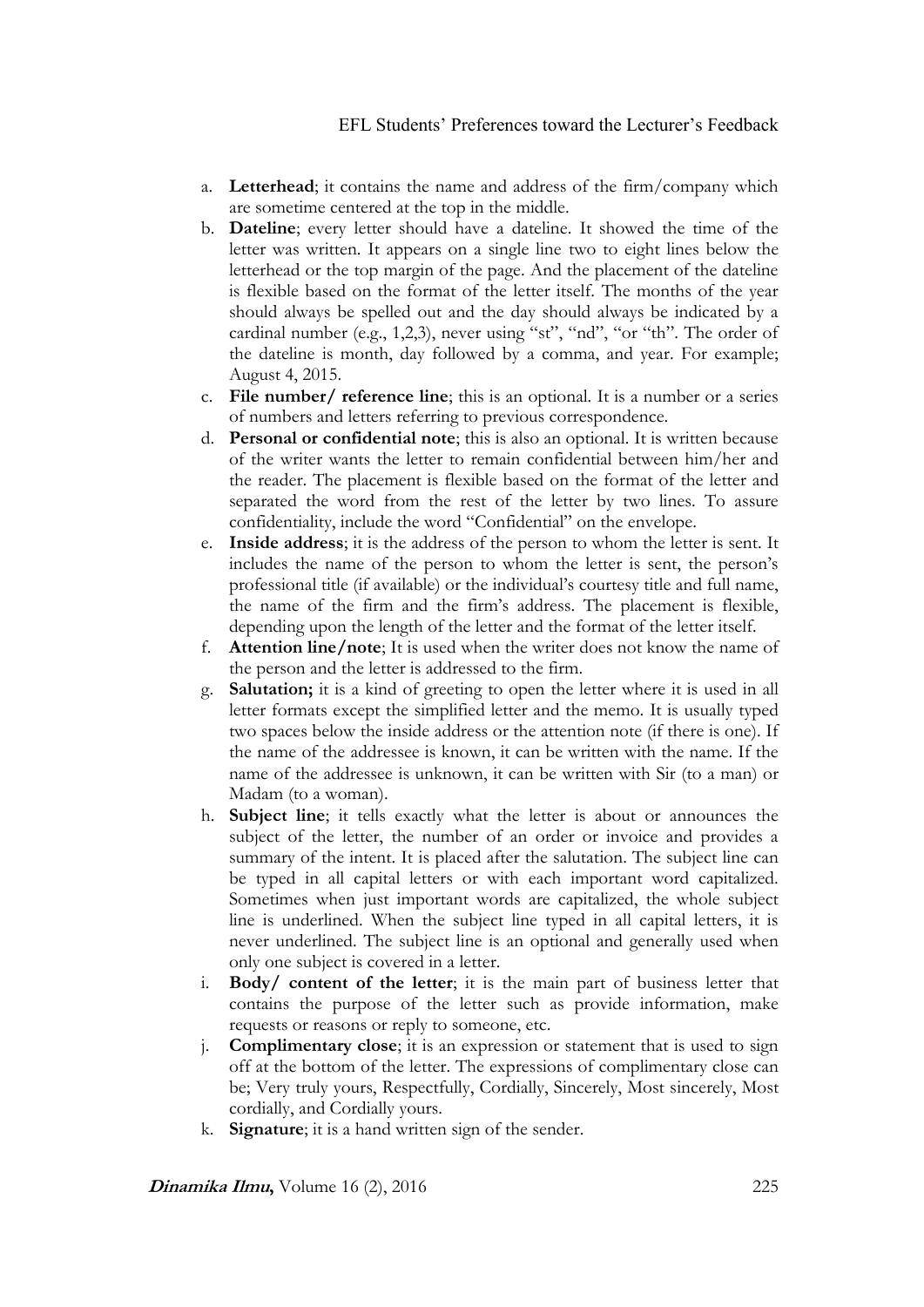- l. **Sender's name and position**; it contains the sender's full name and his/her position or title.
- m. **Enclosures**; it contains a list of the enclosed items including, leaflets, prospectuses, etc, with the letter these maybe mentioned in the body of letter and can be typed two lines below the identification line or the signature block. It can be also written at the bottom of the letter, and if there are a number of documents there are listed.

Based on the parts of the business letter that have been presented above, they used as the guide at giving the corrective feedback on how to write the business letter systematically and correctly.

# **3. The Formats of Business Letter**

The researcher adapted and developed some formats of business letter presented by the National Press Publication (2002) and Seglin & Coleman (2002) as shown in the next section.

- **a. Full-Block;** it is sometime called "complete block" or "simply block" and/or "block format". It is the simplest format and every part/line of the letter starts at the left margin, with spaces between each part/line. The order for the parts of the letter such as date, file number, inside address, attention line, salutation, subject line, body, complimentary close, signature, sender's name/position and additional information are flush with the left margin.
- **b. Block;** it is sometime called "modified block". This format differs from the full-block in the position of the dateline (and reference line if there is one) and the complimentary close and signature block. The dateline is usually aligned with the right margin, although sometimes it is centered in relation to the printed letterhead if this presents a more balanced look. The complimentary close and signature block can correctly be placed near the center of the letter, two spaces below the last paragraph. Paragraphs are not indented. The spacing of various parts of the block-format letter is the same for the full-block format.
- **c. Semi Block;** it can be called as "modified semi-block" is similar with "Block format". The difference is located in the paragraph where the body or paragraph of semi block is indented five spaces.
- **d. Simplified Block;** it is used when the writer does not know the title of the person, a company, government agency or organization. It eliminates the courtesy titles (such; Mr., Mrs., Ms., Dr.), the salutation and the complimentary close. The focus of the letter is on the body and what is to be said.
- **e. Hanging Block;** it is generally used to reserve for sales or advertising letters.
- **f. Memo;** it is primarily used as an interoffice communication; it is occasionally used as a business letter format. The top of the memo indicates the date, the name(s) of the recipient(s), the name(s) of the sender(s) and the subject.

Besides the parts of business letter that have been mentioned above, the students were also asked to produce the various formats of business letter writing.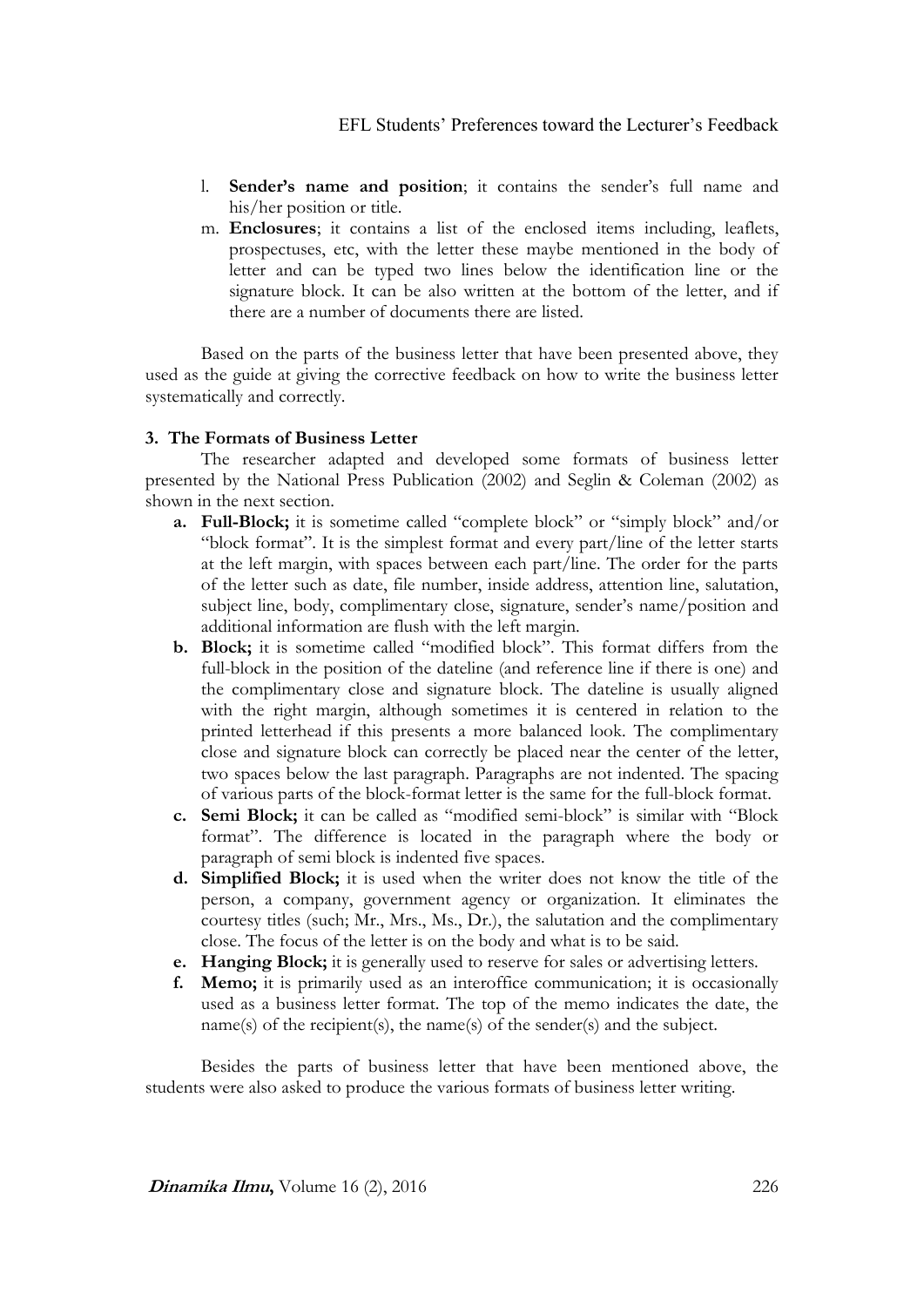### **4. Corrective Feedback**

According to the context of teaching and learning process, giving feedback on students' writing result is an important issue to be conducted (Aridah, 2003). Hattie & Timperley (2007) defined that "feedback as information provided by an agent (e.g. teacher, peer, book, parent, self, experience) regarding aspects of one's performance or understanding… feedback is thus a "consequence of performance". The information is about evidence of learner error of language form that could be in oral or written, implicit or explicit (Russel & Spada, 2006).

Hartshorn et al (2015) states that the improvement in the linguistic accuracy of those L2 writers exposed to dynamic written corrective feedback while there was no significant difference compared to the control group in terms of rhetorical appropriateness, fluency, or complexity. Dynamic written corrective feedback can be implemented effectively when it accompanies a traditional process writing class. Rezaei et al (2011) claims that corrective feedback can be used as an effective way in eliminating possible non-target-like utterances in the learners' interlanguage. The effectiveness of corrective feedback has been usually assessed in terms of uptake while as mentioned above, the application of uptake as a yardstick has its own limitations. Feedback can be provided in face-to-face communication or through the computer. Though the first mode of delivery has been deeply explored, few studies have touched the second one or delved into comparing the two modes of delivery. Corrective feedback through metapragmatic feedbacks and comments is another area for exploration rarely touched by SLA researchers.

Gitsaki and Althobaiti (2010) argued that the most frequent types of interactional feedback with intermediate learners should be followed by metalinguistic clues, clarification requests and recasts. The repetition and metalinguistic feedback always led to successful uptake. The more proficient students are better equipped to benefit from implicit and explicit feedback than beginner students, while pronunciation errors are the primary focus of corrective feedback in an ESL form-focused context.

In addition, the corrective feedback is not only contained the response of errors on the texts (Yeh & Lo, 2009), but also learners utterance containing an error (Ellis, 2006), which it comprises both content and form feedback (Fathman & Whalley, 1990; Keh, 1990). They added that the content feedback refers to comments on organization, ideas and amount of detail, meanwhile the form feedback is related with the grammar and mechanics errors. In this case, the corrective feedback was given to enable students to revise their own writing, assist students to acquire correct English and provide learners to correct errors (Ahmed, 2012). By giving the corrective feedback, the satisfied and acceptable business letter writing could be produced by the students.

### **5. The Types of Corrective Feedback**

Some researchers and experts have classified the various types of corrective feedback based on its forms. It can be written and oral feedback. Ellis (2008) reported a typology of written corrective feedback into six types: (1) direct corrective feedback; (2) indirect corrective feedback; (3) metalinguistic corrective feedback; (4) the focus of the feedback; (5) electronic feedback; and (6) reformulation. Those types could be used by teachers to correct the students' linguistics errors on their written work.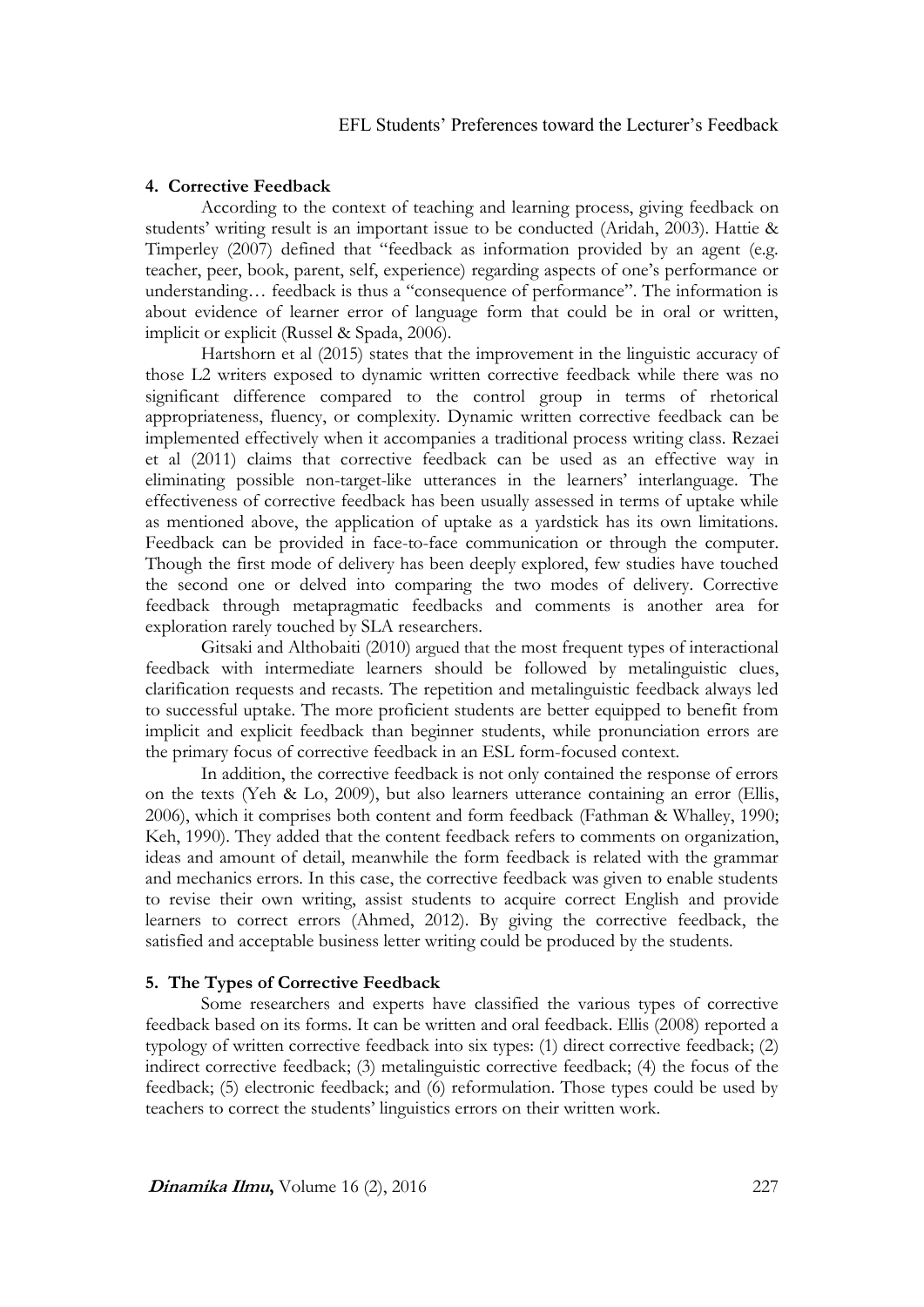The written feedback covers on giving the direct correction, indirect correction and coding on the students' written. The direct correction is providing the correction on students' error in terms of correct structural or lexical (Beuningen & Kuiken, 2008; Ellis, 2009). It can be done by crossing out an unnecessary word, phrase or morpheme; inserting a missing word, phrase or morpheme; and writing the correct form above or near the erroneous form (Ferris, 2006). Further, the indirect correction refers to provide the correction by underlining or circling the errors without providing the correctness. Meanwhile coding concerns on providing code and/or symbol (*e.g.* ' ˆ ' for a missing item) and abbreviations (*e.g.* Pl/Sing for plural or singular error) to indicate the location and the type of students' error without correcting the errors (Hendrickson, 1980). The use of code correction can help teacher to provide an effective implicit feedback (P. Hyland, 2000) and to reduce the negative psychological effect of red ink on students' text (Harmer, 1991). But it is difficult to understand by students and cannot address all type of errors (Corpuz, 2011). Additionally, the marginal comments, contents comments and meta-linguistic explanation are also categorized the written feedback form.

On the other hand, oral feedback has many forms. Lyster & Ranta (1997) divided the corrective feedback into six types; (1) explicit correction; (2) recasts; (3) classification requests; (4) meta-linguistic feedback; (5) elicitation; and (6) repetition. They explained that explicit correction refers to teacher provides the correct form on the student's incorrect utterance. Recasts deal with the teacher's reformulation of all or part of a student' error utterance. Clarification requests are question indicating that the utterance has been misunderstood or ill-formed and that a repetition or reformulation is required. Metalinguistic feedback covered comments, information, or questions related to the well-formedness of the student's utterance, without explicitly providing the correct form. Elicitation is teacher tries to elicit the correct form by asking for completion of a sentence, or asking questions, or asking for a reformulation. And finally, repetition is teacher's repetition, in isolation, of the erroneous utterance.

In relation to this study, the researcher himself implemented the types of corrective feedback presented (Saito (1994) in the improvement and accuracy on the students' business letter writing when the Business Correspondence took place. Here, the researcher adapted and developed it as shown below:

- 1. **Lecturer correction**; the lecturer provides the correct form on the students' business letter writing by crossing, circling, underlining, inserting and providing correct answer. It is not only covered on grammatical errors but also vocabulary/word choice, mechanics, content and organization of business letter writing including its parts and formats.
- 2. **Lecturer commentary**; the lecturer provides either written comments, information, or questions in the margin and/or in between sentences on the students' letter writing without correcting the errors.
- 3. **Error identification**; the lecturer indicates the place of error on the students' letter writing by crossing, circling, and/or underlining it without giving the correctness.
- 4. **Peer-correction**; the students evaluate each other's letter writing in pair or with a whole class. Here, whether good correction could be provided or not by students in evaluating their peer's work based on their knowledge.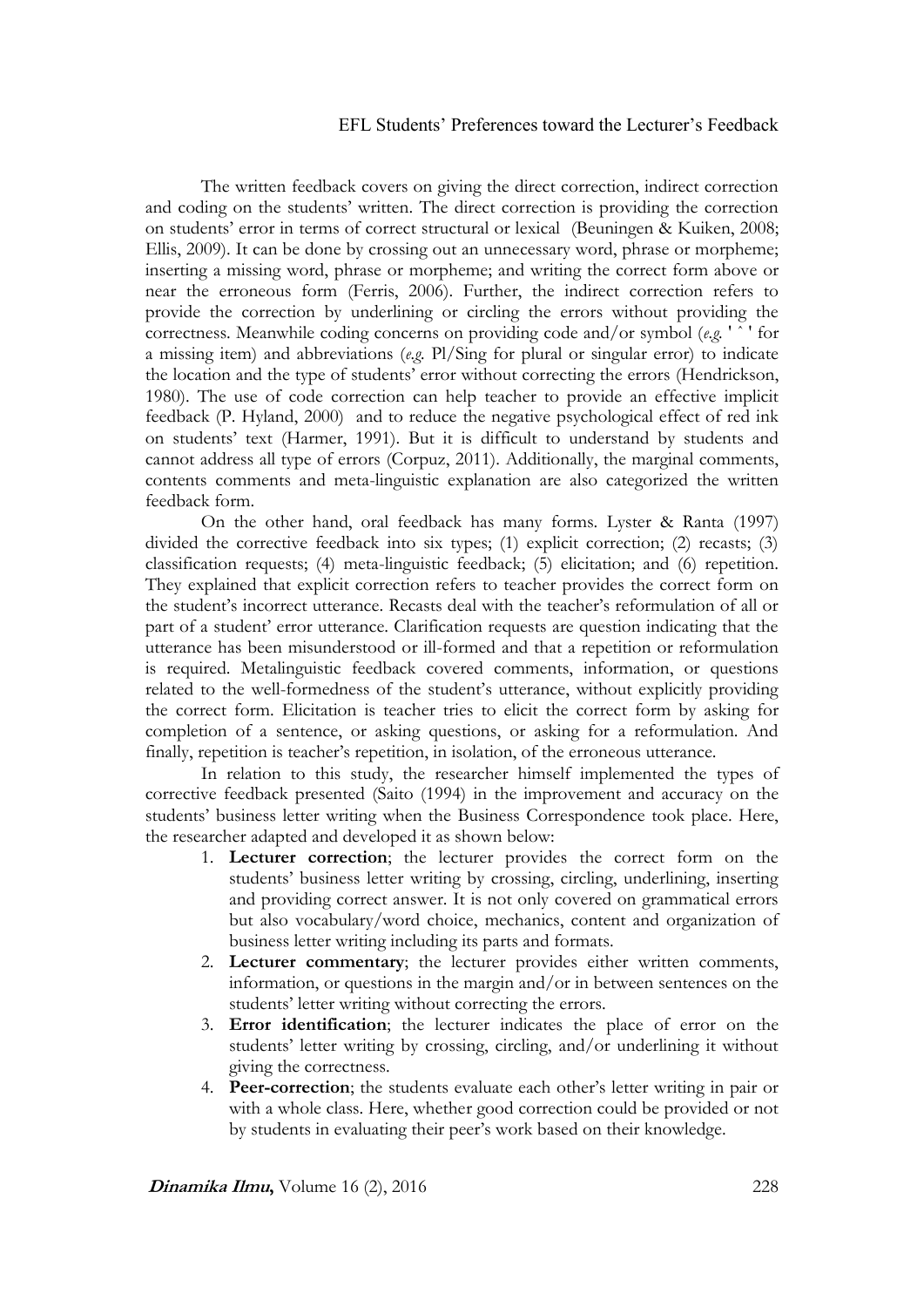- 5. **Self-correction**; the students evaluate their own work by themselves by using the provided guide.
- 6. **Lecturer-students conferencing**; the lecturer and the students discuss and evaluate a piece of individual student's letter writing that has been written. Good correction was provided during the discussion.

### **C. Research Methodology**

This study concerned on an exploratory investigation the practice of giving the various types of corrective feedback in a particular EFL context in Samarinda, Indonesia. A case study approach was used to examine the students' preferences and reasons toward the particular type of corrective feedback given by their lecturer. Case study is an approach to research that facilitates exploration of phenomena within its context using a variety of data sources (Baxter and Jack, 2008) including observation, interview, open-response questionnaire items, verbal reports, diaries and discourse analysis (Heigham & Croker, 2009). In this case, the data of this study were gained through the questionnaire and interview transcript results.

The study was included 15 EFL students of Diploma III Program of ABA Colorado Samarinda who enrolled in a Business Correspondence Course. It was conducted for one semester (16 meetings, 95 minutes for each meeting). The researcher was acted as the lecturer of the course. In this case, the students did not that they were being studied in order to create the natural setting (Bogdan & Biklen, 1992).

In the classroom context, the students were taught, asked, and finished to produce the business letter for every meeting based on the format and the kinds of business letter itself taught. Here, every student produced 8 documents of business letters. Then, their letters were given six types of corrective feedback that were adapted and developed from the study of Saito (1994). Firstly, the students' two-documents were evaluated using *lecturer commentary* and *error identification*, followed by *lecturer correction (2 documents), peer-correction and self-correction (2 documents)* and finally, *lecturer-students conferencing (two meetings and selected students' documents to be evaluated)*.

In addition, the piloted structured open-ended questionnaire was distributed to the students at the end of the course. It contained ten questions which inquired the students' preferences toward the various types of corrective feedback namely *lecturer correction* (including; grammatical, vocabulary, mechanics, content, and the organization of business letter), *error identification, lecturer commentary, peer-correction, self-correction* and *lecturer-students conferencing*. The students were asked to rate their response of each corrective feedback type of surface-level on a five-point Likert Scale; (1=definitely dislike; 2=dislike; 3=neutral; 4=like; and 5=definitely like), and allow them to describe their reasons. Finally, they were invited to follow the interview to crosscheck and triangulate the unclear data found in the questionnaire. Both questionnaire and interview were designed and conducted using on the students' native language that was aimed to ensure the students' response could be understood and described completely. Then, the data were analyzed by using the content analysis in which the researcher used the data analysis procedures of Lodico, Spaulding and Voegtle in 2010.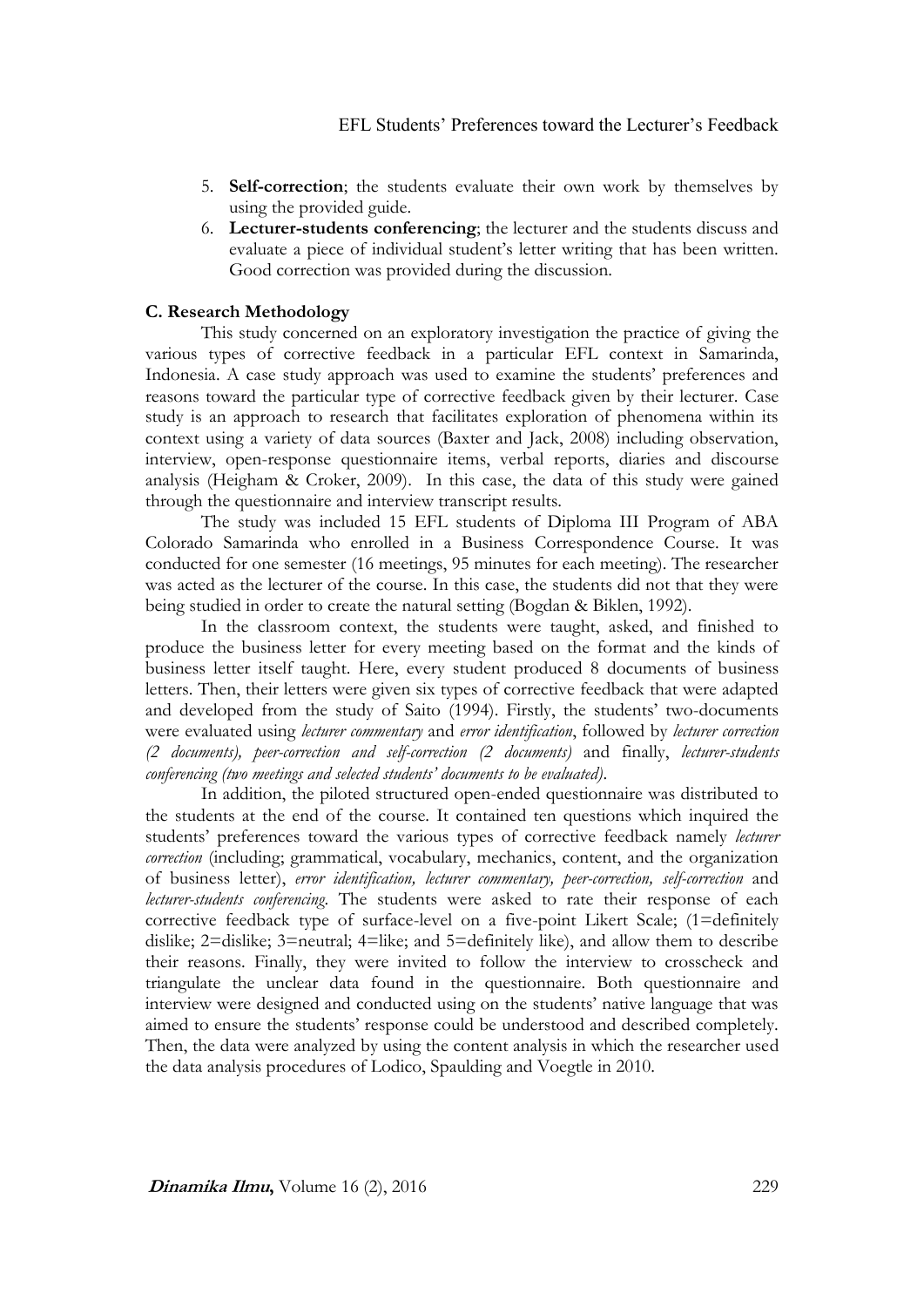# **D. Findings**

In this part, the researcher presented the two points of findings, the students' preferences and their reasons toward the various types of corrective feedback on their business letter.

# **1. The Students' Preferences toward the Various Types of Corrective Feedback in Business Letter Writing**

It has been mentioned that to know the students' preferences toward the various types of corrective feedback on their business letter writing given by their lecturer, the researcher distributed the questionnaire to the students then the data was analyzed by using a five-points Likert Scale. The following table was the result of the students' preferences toward the various types of corrective feedback:

| The Types of<br>Corrective<br>Feedback | Lecturer<br>Correction | Lecturer<br>Commentary | Error<br>Identification | Peer<br>Correction | Self<br>Correction | Lecturer<br>Students<br>conference |
|----------------------------------------|------------------------|------------------------|-------------------------|--------------------|--------------------|------------------------------------|
| N<br>Valid                             | 15                     | 15                     | 15                      | 15                 | 15                 | 15                                 |
| Missing                                | $\Omega$               | $\theta$               | $\Omega$                | 0                  | $\Omega$           | $\theta$                           |
| Mean                                   | 5.00                   | 1.93                   | 2.00                    | 2.73               | 1.27               | 4.13                               |
| Std. Error of<br>Mean                  | .000                   | .182                   | .169                    | .182               | .118               | .236                               |
| Std. Deviation                         | .000                   | .704                   | .655                    | .704               | .458               | .915                               |
| Minimum                                | 5                      |                        |                         |                    |                    | $\overline{2}$                     |
| Maximum                                | 5                      | 4                      | 4                       | 4                  | 2                  | 5                                  |
| Sum                                    | 75                     | 29                     | 30                      | 41                 | 19                 | 62                                 |

Table 1: The Students' Preferences toward the Various Types of Corrective Feedback

 Moreover, the researcher also presented the following bar diagram in order to make clear description of the students' preferences toward the various type of corrective feedback given by their lecturer in writing the business letter as shown in the figure 1.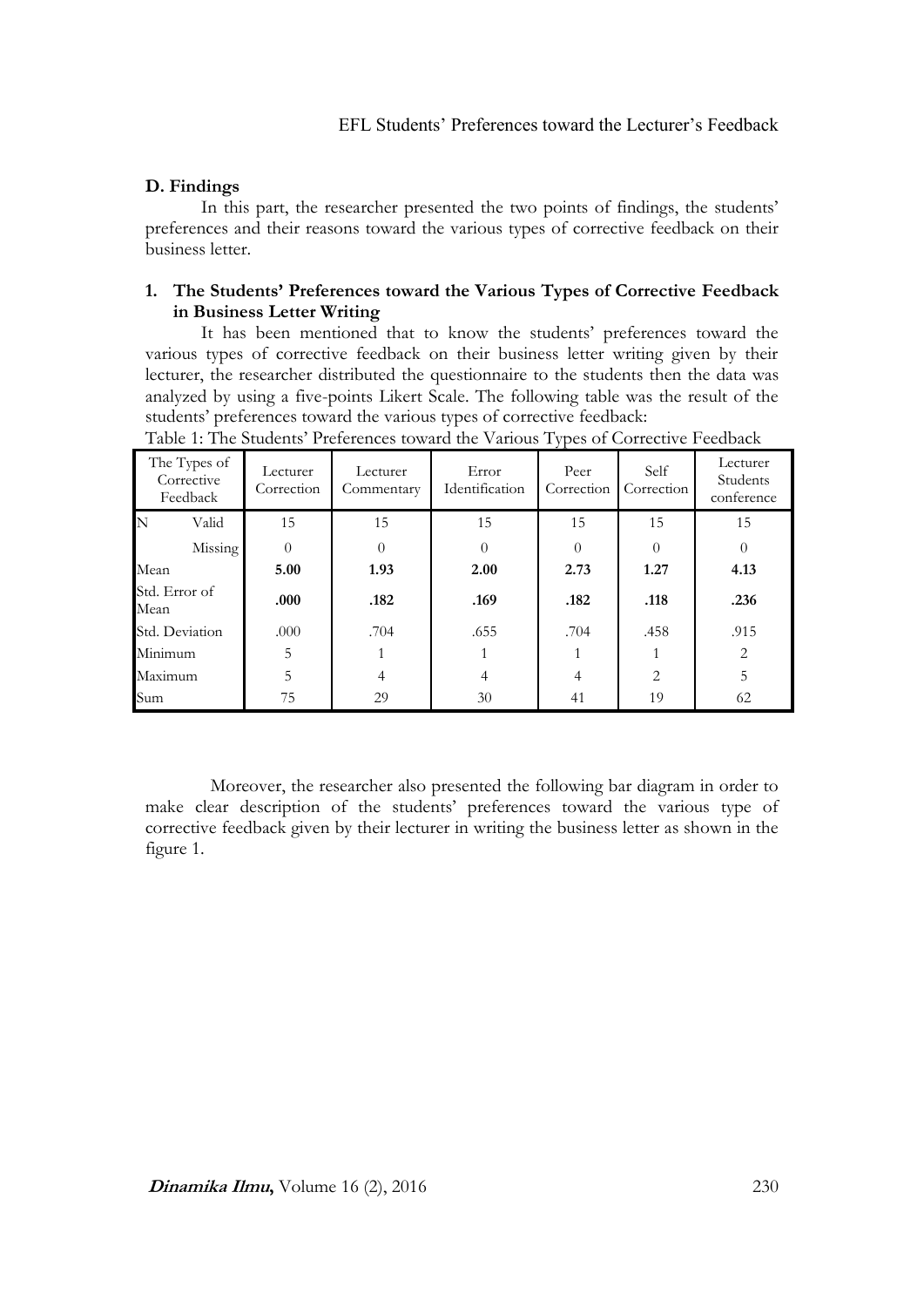

Figure 1: The percentage of the students' preferences toward the various types of corrective feedback

Concerning the scores calculation in the table 1 and the figure 1 above, it showed that the sum and mean score of *lecturer correction* was 75 (M=5.00), *lecturer commentary* was 29 (M=1.93), *error identification* was 30 (M=2.00), *peer-correction* was 41 (M=2.73), *self-correction* was 19 (M=1.27), and *lecturer-students Conferencing* was 62 (M=4.13). It could be concluded that the students preferred to receive *lecturer correction*, followed by *lecturer-students conferencing*, *peer-correction, error identification, lecturer commentary*, and *self-correction*.

Furthermore, based on the students' response on the questionnaire, the researcher divided the students' preferences into three categories namely; negative (strongly dislike to dislike), neutral, and positive (like to strongly like) that were related with their reasons where they presented in the next section. It could be seen in the following table:

| The Types of Corrective    | <b>Students' Response</b> |             |                  |  |  |
|----------------------------|---------------------------|-------------|------------------|--|--|
| Feedback                   | Negative (1-2)            | Neutral (3) | Positive $(4-5)$ |  |  |
| <b>Lecturer Correction</b> |                           |             |                  |  |  |
| <b>Lecturer Commentary</b> | 14                        |             |                  |  |  |
| Error Identification       | 14                        |             |                  |  |  |
| Peer Correction            |                           | 10          |                  |  |  |
| Self Correction            | 15                        |             |                  |  |  |
| The Types of Corrective    | <b>Students' Response</b> |             |                  |  |  |

Table 2: The Students' Response toward the Various Types of Corrective Feedback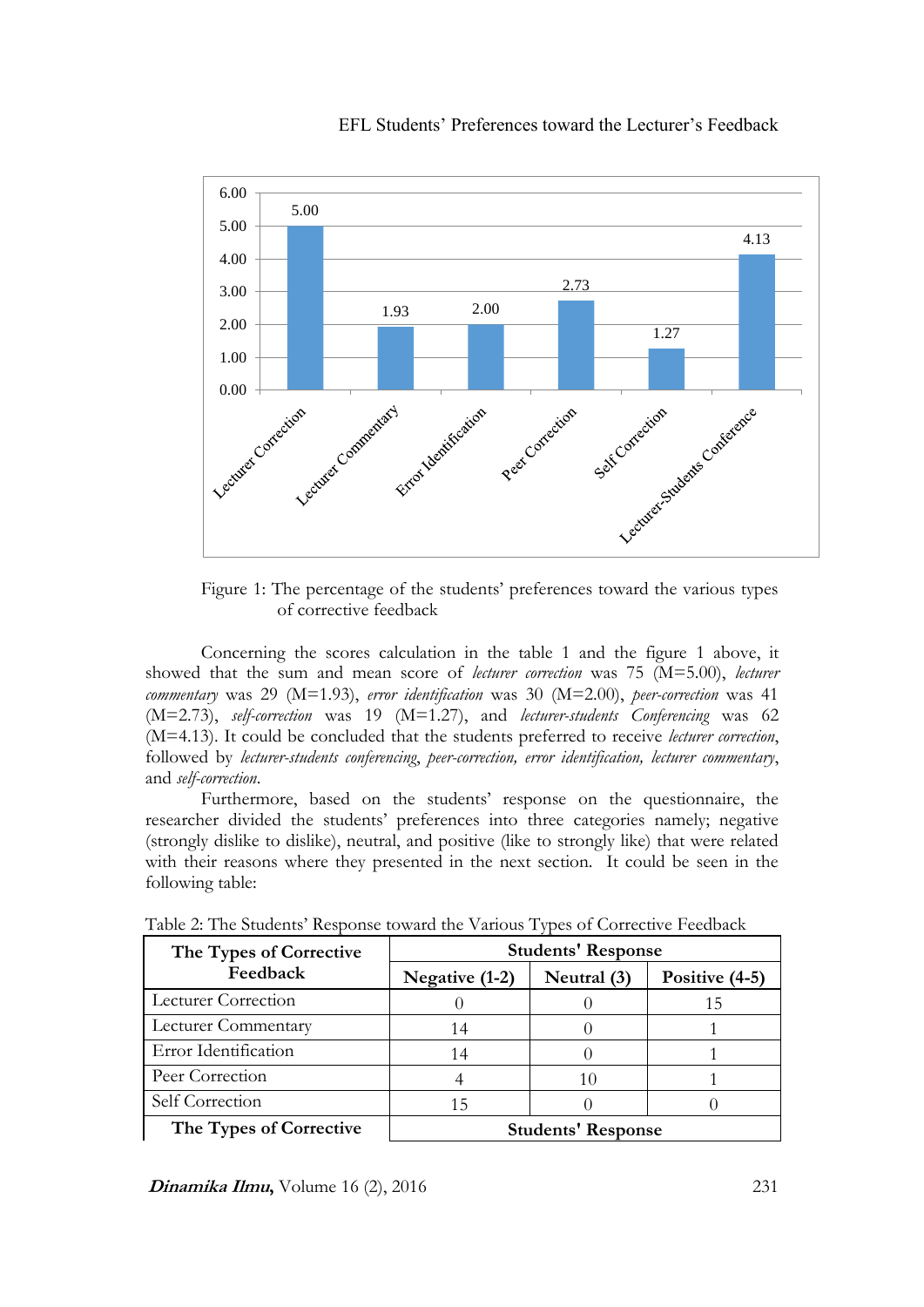| Feedback                     | Negative $(1-2)$ | Neutral (3) | Positive $(4-5)$ |  |  |  |  |
|------------------------------|------------------|-------------|------------------|--|--|--|--|
| Lecturer-Students Conference |                  |             |                  |  |  |  |  |
| $N=15$                       |                  |             |                  |  |  |  |  |

# **2. The Students' Reasons toward the Various Types of Corrective Feedback in Business Letter Writing**

In this section, the researcher presented the students' reasons toward the various types of corrective feedback based on each type, in which they were classified into three classifications; negative (strongly dislike to dislike), neutral, and positive (like to strongly like). The data were gained from the open-ended questionnaire result then they were crosschecked by inviting to all research participants to follow the interview. Therefore, the findings were basically similar found both questionnaire and interview.

# **a. Lecturer Correction**

Lecturer correction was the most preference chosen by all students and got positive response since every error made by students was corrected by providing the correction. The students have similar reasons why they strongly agreed to receive this error type as shown the following extracts found in the open-ended questionnaire.

*The first reason is the errors could be known and how to correct.*

*Secondly, the correction that was provided by the lecturer could be used the reference for further good business letter writing.* 

The questionnaire result above was triangulated and crosschecked by conducting the interview to all students. The followings were the interview transcript result:

*Firstly, It's good. So, I can know my errors. I think it is learning process, it is impossible what I did, it is directly correct without giving the correctness from the lecturer. If the lecturer gives the correctness, I can know the location of my errors.*

*Secondly, Actually, I have problems in grammar and lack of vocabulary in business correspondence. So, it is difficult for me to write good English letter by using appropriate words or polite language. Your correction is useful for me and it helps me how write good English business letter with good format and good order of each letter parts.* 

*Next, Because if it is given the correction we can know the errors and we can learn to correct it for next assignments.*

*Moreover, I strongly like this. Your feedback could improve my knowledge about grammar, word choice, capital letter and to write business letter.* 

*Lastly, I like it because I can know my errors and how to correct it. Even it was small error like full stop, exclamation mark, semicolon, and others. If it was only drew it without giving the correctness, it is difficult for me to know the correction*.

# **b. Lecturer-Students Conferencing**

Lecturer-students conferencing was one of the corrective feedback types where lecturer and all students discussed and evaluated the selected piece of individual student's letter writing. It got negative, neutral, and positive responses of the students. The followings were the extracts found in the questionnaire that were related with the students' negative response: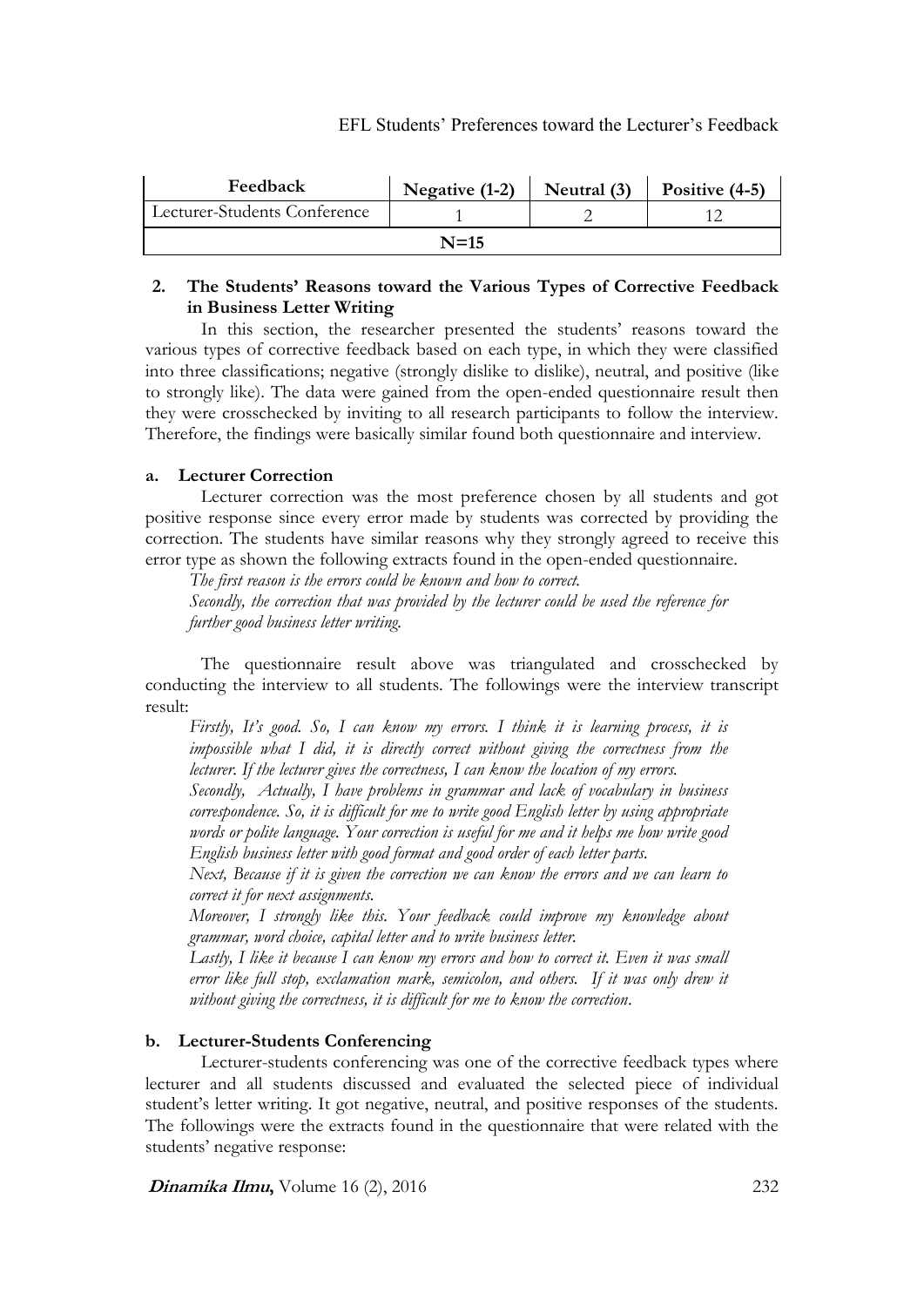*Firstly,Feeling shy when the errors made could be known by other students. Secondly, Low ability in writing the business letter could be known by other students.* 

Next, the students who gave neutral response could be known their reasons below:

*The feeling was comfortable if the letter was correct in grammar, good organization in formatting the business letter and got appreciation from the lecturer and other students. And also it could be uncomfortable if the errors were found on the letter.* 

Further, the students who responded the positive reaction, their reasons could be presented below:

*First of all, the students could learn together on how to evaluate and to know the errors and its good correction in writing the business letter.* 

*Secondly, The material of business letter writing was easy to understand by the students. Furthermore, good organization of business letter written by other students could be used as the reference to produce the satisfied business letter writing. In a ddition, It created good classroom atmosphere since the students were actively involved in the classroom discussion. At last, Feeling happy when their business letter was correct and could be known by other students.* 

Moreover, the students' preferences toward the type of lecturer-students conferences could be also seen from the interview transcript results below:

*Firstly, Sometime I like it and sometime I dislike it. Basically it's good because we could learn and correct together of business letter writing. But we evaluated my letter; I disagree because I was shy if the person knew my errors. Later, someone thinks something wrong or stupid to me. So it's better that the lecturer directly corrected my letter.* 

*Secondly, It's good. But somebody agreed and disagreed. For me, it's 50:50. It means that if the business letter was mine and there was any error, I would be shy. But if the business letter was not mine, it's no problem. At least, from this way, I can learn the errors made by other people. And we can learn together.*

Last, I like it because we evaluated the business letter writing together. It made me *spirit. Even though some of the students were ashamed that their writing was evaluated. But I personally if we evaluated together both my writing or other student's writing, it*  was ok for me. My knowledge could increase and the condition would be happy since *there was any laughing. So, there was any tension. Sometime we forget how to correct, suddenly we remained it. And it would be remained together. This way would increase our knowledge from our weakness and strangeness of business letter written by other students or myself.* 

### **c. Peer-Correction**

In Peer-correction, the students evaluated each other's letter writing in pairs. In the evaluation process, it was found sometime students provided the correction concerning the error made by his/her pair; and others did not receive it. It was because of their knowledge in evaluating and producing the received business letter writing.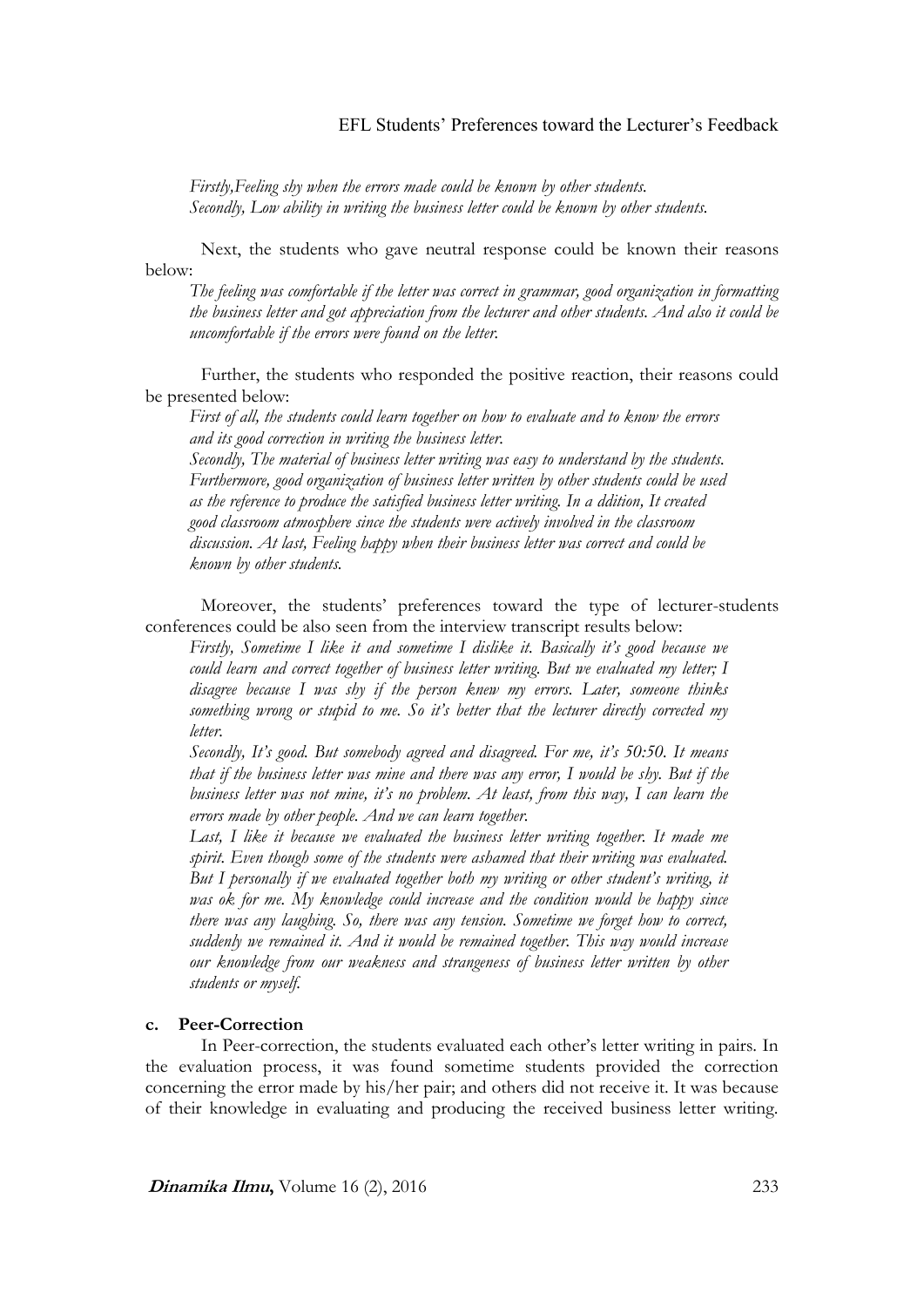Indeed, most of the students expressed neutral, followed by negative and positive reactions.

In the questionnaire result, the neutral response was written by the students because of some reasons as displayed below:

*First, It depends on the student/partner's knowledge and ability in the business letter writing whether he/she could provide the good correction to the errors or not when evaluating the business letter. Last, It was still in the process of studying the business letter, so the students could learn together how to correct the errors and to write good English business letter.* 

The negative response that was stated in the questionnaire result could be seen below:

*First, Unbelief on the student/partner's knowledge and ability in giving the corrective feedback. Secondly, Lack confidence and limited knowledge in giving the corrective feedback to his/her partner*.

Then, the students who pointed the positive statement found in the questionnaire result, their reasons were presented below:

*Firstly, Belief with the student/partner's knowledge and ability in giving the evaluation/correction. Secondly, Feeling more comfortable to ask his/her partner on how produce good business letter.* 

Moreover, the questionnaire result above was triangulated and crosschecked by conducting the interview to all students. The following was the interview transcript result of the student who responded neutral response:

*First respond, It depends on the people. If he/she understood the English and how to write the business letter, it's no problem for me. But if he/she didn't understand, I don't like it. So, it depends on the person's ability*.

*Secondly, If his/her skill was higher or smarter than me, I can receive it*. *But if his/her skill was lower than me. I don't receive it. But it's better the teacher or lecturer evaluated my letter. I am sure that he can give me the place of my errors and how to correct it.* 

The negative response found in the interview result, the students' reasons could be seen below:

*First, It's not effective. We are in the learning process together. I was afraid if there was anybody who felt smart or not. So, it's better to give the lecturer to correct it.* 

*Secondly, Because we are still in the process of learning. But it doesn't mean I am not sure, I am not belief, but we are still in the process of learning. Sometime based on their opinion, it is correct, but based on the lecturer's opinion, it is not sure correct yet. So, I disagree.*

*Lastly, I don't belief. We are students. If they only evaluated the content of the letter whether it is good or not; I can belief it. But if it dealt with grammar or spelling, I don't belief. I don't belief with the student's ability*.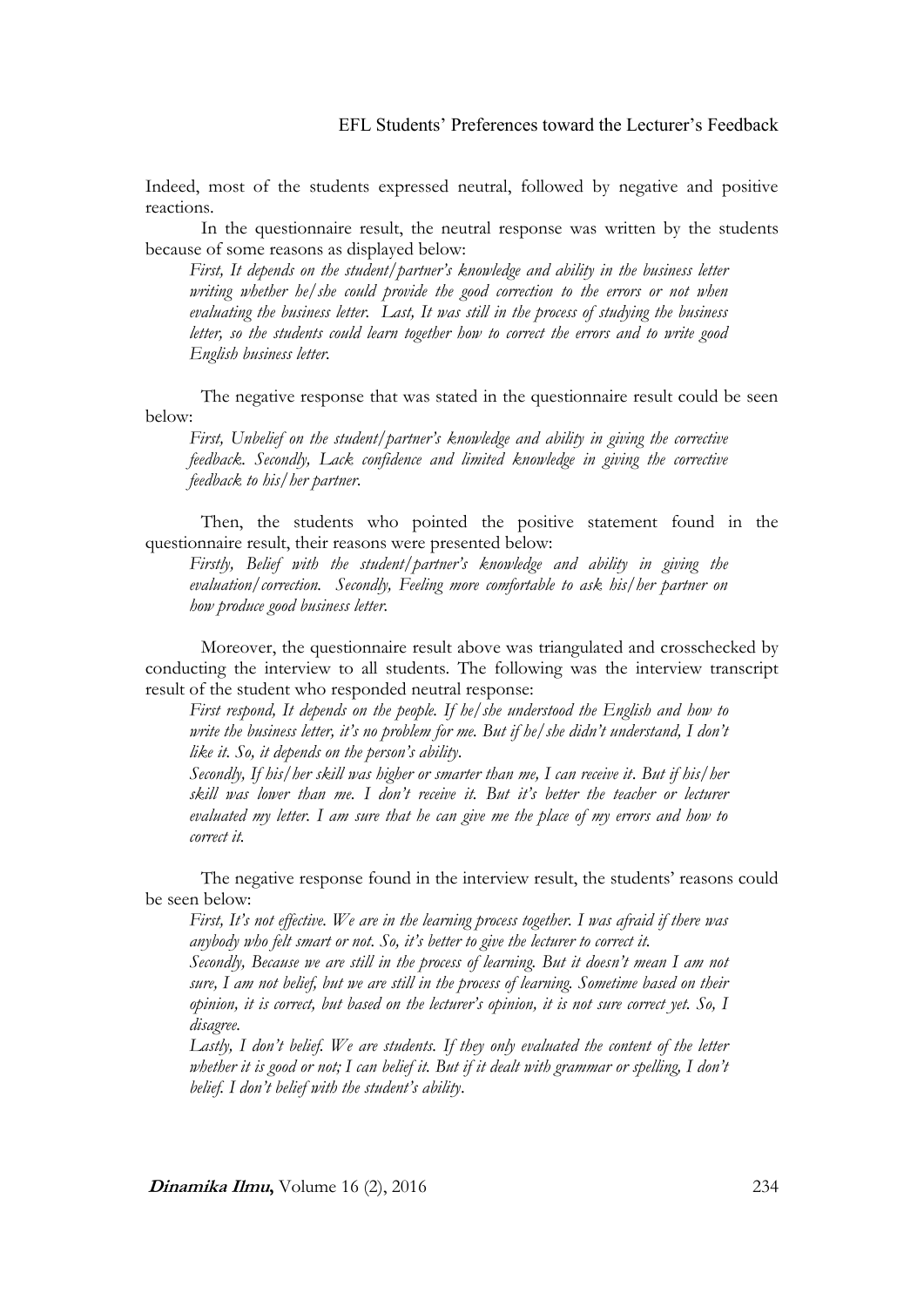Meanwhile, the student who responded the positive reaction, he gave the reason:

*I like it. But sometime I don't know the other students' errors. And whether they know my errors or not. My friend can help me to correct my letter writing. This is correct and this is incorrect*.

### **d. Error Identification**

In Error identification, the lecturer indirectly corrected the students' errors. He only indicated the place of error by crossing, circling and/or underlining it without giving the correctness. Most of the students were negative response and other student was positive response.

Seeing the open-ended questionnaire result, the students' reasons were: *Firstly, the real errors could not be known and understood.Secondly, It's difficult to find good correction by the student him/her self*.

In other hand, the student who response positive has reason: *It can train my knowledge in finding the real errors and its good correction*.

The result was similar found in the interview:

*First of all, I don't like it. It makes me confuse. It makes me to read and read again. I don't know what it was wrong and how to correct it. And I want to know what it was wrong.*

*Secondly, It's not sure. It makes me confuse how to correct it where it's error. And there would be many questions to be asked. It made me to work twice.*

*Thirdly, I don't like it. Personally, sometime I did not understand the kind of feedback when it's only circled or underlined. I don't understand the errors. In the learning process, it's impossible for the student could directly understand 100%. It needs step-bystep. If the error was only circled, where is the error? What's part of the error? Why is it wrong? Is it grammatical error, spelling, content or others? I'm confused because there was any explanation*.

The following reason was uttered by the student who responded positive found in the interview:

*Sometime I could understand what it means by crossing, circling or underlining. But for others, it was difficult for them to understand. But for me it is ok. I could find its good answer by myself. If it's difficult, I can ask directly to my lecturer*.

### **e. Lecturer Commentary**

It was similar finding with the error identification where most of the students were negative response concerning this type. In lecturer commentary, the lecturer provided either written comments, information, and/or questions in the margin and/or in between sentences on the students' business letter writing without giving the good correction of their errors.

In the questionnaire result, the students' reasons were: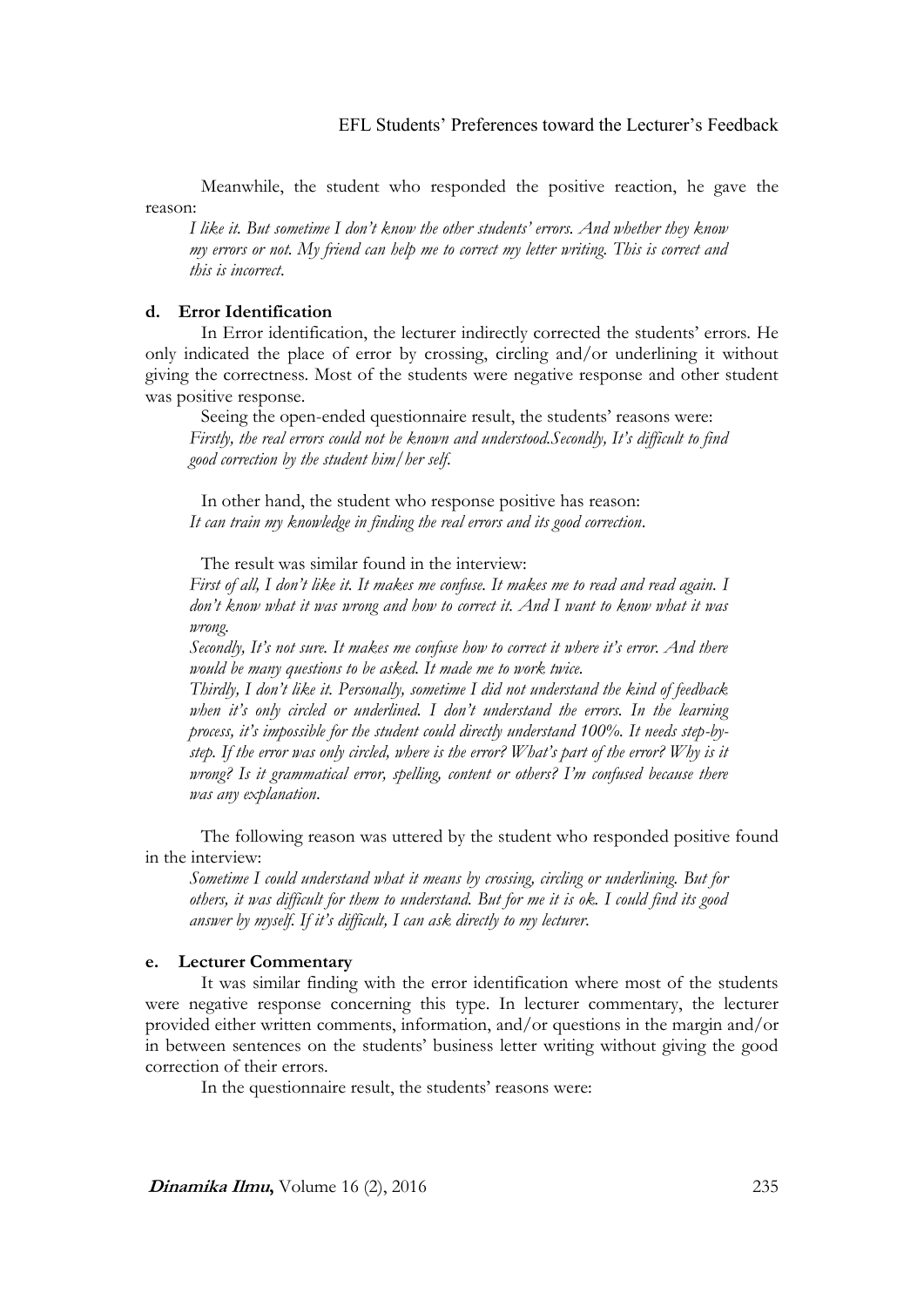*First, the written commentary, information, and questions sometime couldn't be known and understood. Secondly, it's difficult to find the good correction by him/her self. Last, the similar errors would be made if the lecturer didn't provide the correction*.

Even though, lecturer commentary got negative response, it was also responded positive by a student. The followings were the reasons:

*Firstly, the errors could be known and understood. Secondly, to train the student's knowledge in finding the errors and good correction by herself*.

### **f. Self-Correction**

All of students were strongly disagreed or negative response concerning this type. In self-correction, the students evaluated their own business letter writing by themselves by using the provided guide. The followings were the students' reasons found in the questionnaire:

*First, Limited knowledge, low ability and not confidence in evaluating his/her own business letter writing. Second, The correction made was not objective. Third, It's useless to correct his/her own business letter writing. Next, It's difficult to find the errors on his/her own business letter writing. Lastly, It's bored and unsatisfied to correct his/her own business letter writing*.

The questionnaire result above was triangulated and crosschecked by conducting the interview to all students. The followings were the interview transcript result:

*Firstly, Sometime, it's bias to correct our own writing. Sometime what we wrote, it was correct. For me, even though it has given the direction, sometime I was confused which one the error. For me, it's correct but when it's corrected by the lecturer, it's still incorrect.*

*Secondly, I strongly dislike. If I myself corrected my letter, I think that everything is correct. But it's not sure if the lecturer whether it's correct or incorrect.*

*And then, I strongly dislike because I didn't know my errors even it has given the guide. For me, the letter that was written and collected by me was clear. But, it's not sure that it's correct with other and also the lecturer* 

*At last, It's the worst, sir. I strongly dislike. It made me confused in evaluating my letter. As I know that my letter is correct. But, it's not sure that it's correct if the lecturer corrected*.

Based on the findings above, it could be concluded that the students' reasons in preferring the various types of corrective feedback were concerned on the direct and/or indirect corrective feedback given. This could create the negative, positive and neutral responses. The indirect corrective feedback (such as; *error identification* and *lecturer commentary*) was negative responded by the students since they were difficult to identify, analyze, and correct the real errors by themselves. It was worried the similar errors would be encountered by them for further assignments. The students also have limited ability on linguistic accuracy and knowledge in formatting the business letter. So, it was impossible for them to evaluate their own business letter writing. It made the *selfcorrection* type was also strongly dislike by them.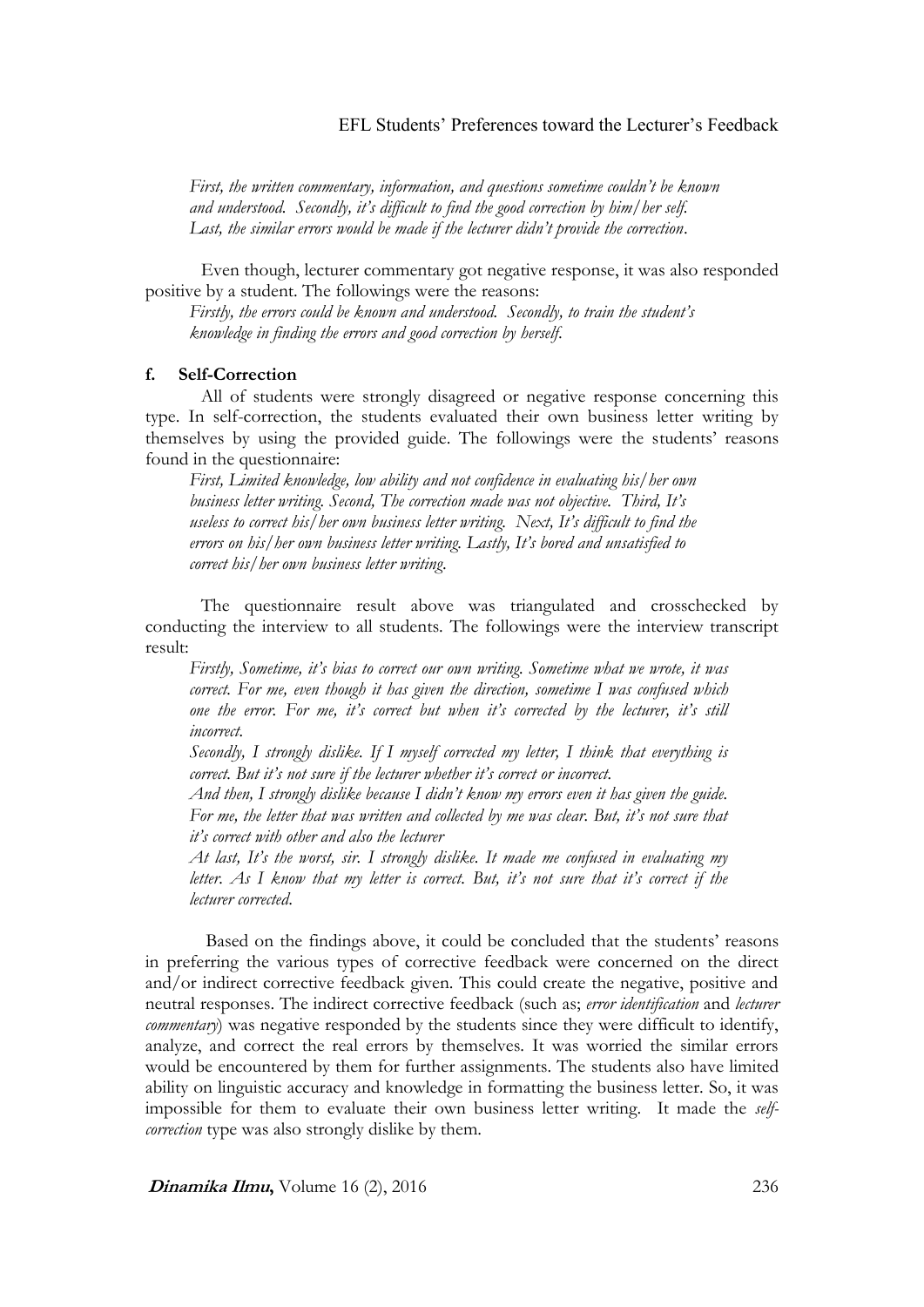The direct corrective feedback (such as; *lecturer correction, lecturer-students conferencing* and *peer-correction*) was basically positive responded by the students since the good correction was provided by both their lecturer and the other students. As a result, the errors made could be recognized and corrected. And also it was used as the reference/ guide for further improvements both linguistics accuracy (grammar, vocabulary, and mechanics) and business letters organization (including; good order of letter parts and formats). Additionally, the teaching and learning process of business correspondence was good atmosphere conducted especially through *lecturer-students conferencing*; since the students learned and shared the knowledge together enjoyably from the errors made by other students. The useful appreciation from both their lecturer and other students was achieved because of their correctly and effectively good business letter organization.

In addition, other types of corrective feedback (*peer-correction* and *lecturer-students conferencing*) were neutral responses. The peer-correction was mostly neutral responded by the students. It was because of influenced by the students' belief toward their peer's ability and knowledge in evaluating their business letter. The satisfied and unsatisfied corrective feedback were sometime existed on their business letter. Indeed, they preferred to receive the lecturer's corrective feedback (*lecturer correction, lecturer commentary*, and *error identification*) to the students' corrective feedback (*peer-correction* and self*correction*). Moreover, the *lecturer-students conferencing* was also neutral responded. It means that besides it positive responded, it also came a negative effect on the students' feeling where they ashamed their linguistics errors and low ability and knowledge in formatting good business letter could be known by other students. Indeed, the lecture could be able to select the appropriate approaches and/or techniques in giving the corrective feedback on the students' business letter.

### **E. Discussion**

In this section, the researcher presented the discussion of the students' preferences toward the various types of corrective feedback by elaborating their reasons that could not be separated its discussion.

Some studies (such as; Gnanaseelan, 2013; Miryanti, 2012; Sing, 2013) have reported that the errors of linguistics and the organization of letter writing were founded on the students' works. It could be reduced and solved by giving the corrective feedback on their letter writing since it was not only effective in reducing the students' errors (Chandler, 2003; Ferris, 2006; Saito, 1994), but also it contributed to improvement in the accuracy of students' writing (Aridah, 2003; Ferris & Roberts, 2001; Pham, 2015). Corrective feedback was also valued by students and they were aware of its importance progress on their learning outcome (Hyland, 2000; Hartley, & Skelton, 2002; Rowe & Wood, 2008; Weaver, 2006) where it could be successfully conducted in the classroom writing when teachers need to be flexible in applying or giving the corrective feedback depending on which level of language proficiency and education environment of their students (Pham, 2015). The corrective feedback given should be met with the students' preferences since the students have not always expected and preferred to receive the corrective feedback yet (Agudo, 2012).

Concerning the students' preferences toward the various types of corrective feedback, some similar researchers (such as Agudo, 2012; Hamouda, 2011; Rahimi,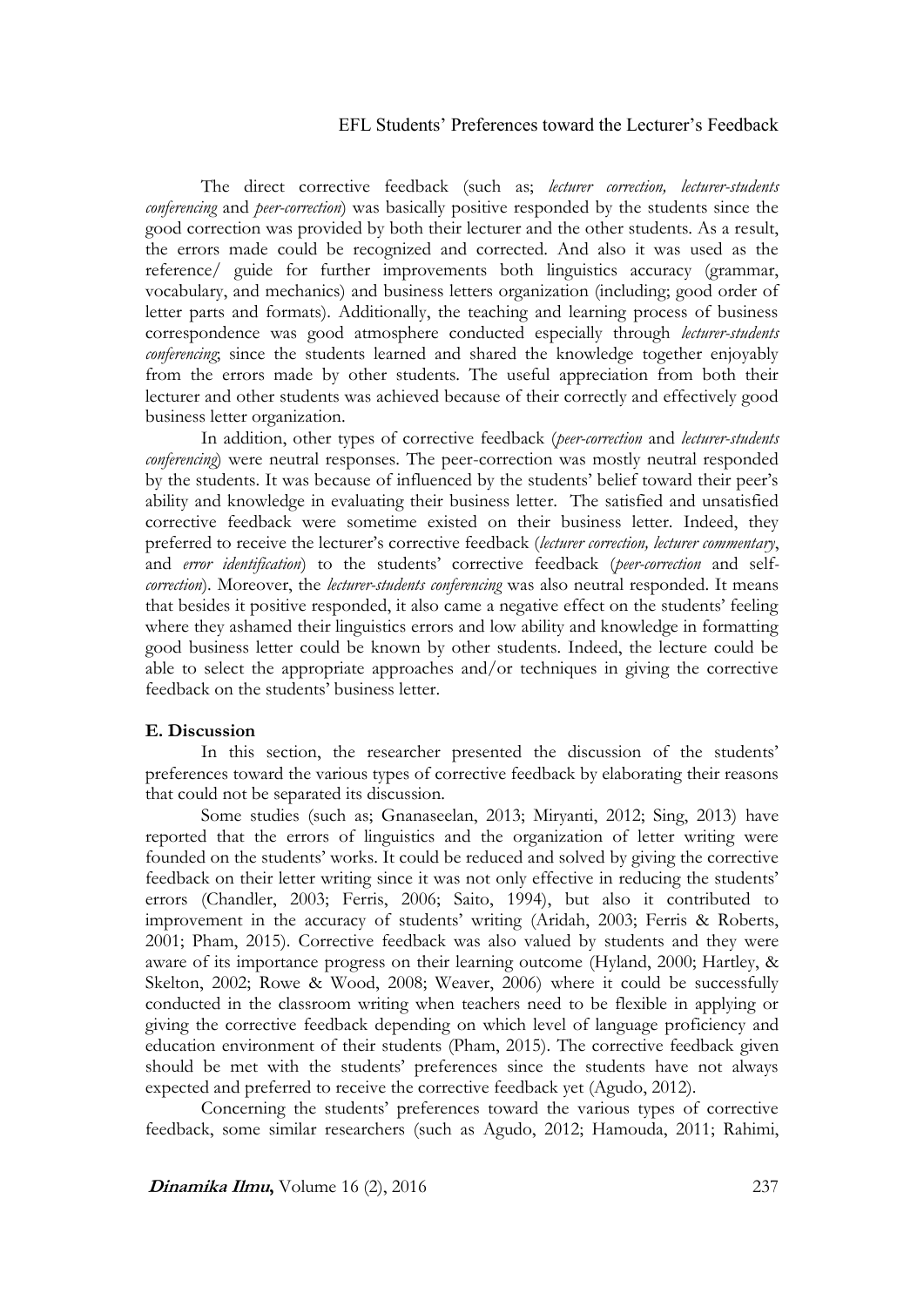2010) who have identified the corrective feedback, this current research was also focused to investigate the students' preferences toward the various types of corrective feedback on the students' business letter. Obtaining the students' preferences was aimed to answer the first research question, "What are EFL students' preferences toward the various types of corrective feedback in business letter writing given by their lecturer?" as mentioned previously, the number of research participants was 15 students in one class who followed the Business Correspondence Course in one semester. The data were obtained through the students' responses in the questionnaire and interview results.

The previous chapter showed that the highest students' preference was *lecturer correction*. It was positively chosen because the lecturer directly provided the good correction on the students' errors that covered on grammar, vocabulary, mechanics, content and how to organize the effective business letter writing. The students could learn the identified errors given and how to correct them. This result corroborated other studies (such as; Gram, 2005; Hedgcock & Lefkowitz, 1994; Leki, 1991) reported about the students' expectation where they liked their teachers to correct all surface errors, in the form of direct corrective feedback that was beneficial and effective to result the largest of writing accuracy (Chandler, 2003; Ferris, Chaney, Komura, Roberts, & McKee, 2000; Hashemnezhad & Mohammadnejad, 2012; Lalande, 1982; Suh, 2014) than indirect corrective feedback. Even thought, the direct corrective feedback and indirect corrective feedback were still debatable in L2 writing from its effectiveness and harmful (Suh, 2014), this study revealed the *lecturer correction* that was provided the direct corrective feedback was the largest preferred by the students because they could be able to know the location of their errors and how to revise or correct the errors.

Additionally, the *lecturer-students conferencing* was the second preference chosen by the students. They argued the good correction was also directly gotten from both their lecturer and the other students. Then, besides the students could learn from both correct and/or incorrect at organizing the business letter writing, their knowledge of concept the business correspondence could be also reviewed and shared. Moreover, the comfortable and joyful classroom atmosphere were also created because of not only good appreciation given, but also incorrect and funny errors made by the students. This finding was relevant with Carless (2006) who confirmed that students receive feedback during the writing process have a clearer sense of how well they are performing and what they need to do to improve. Aridah (2003) also claimed feedback is needed in order to understand whether the students have written clearly, accurately and effectively during writing process.

The third preference held by the students was *peer-correction*. It was mostly neutral responded by the students since they preferred to ask to other students; even though they sometime got the satisfied and/or unsatisfied corrective feedback from other students/peers. It was also related with the students' belief toward their peers' ability and knowledge in evaluating their business letter. However, this study reported that the students preferred to receive the lecturer's corrective feedback to the students/peers in evaluating their business letter. This finding was also corroborated other studies (such as; Gram, 2005; Hedgcock & Lefkowitz, 1994; Lee, 2004; Leki, 1991; Saito, 1994; Zacharias, 2007) pointed out that teacher's correction was desired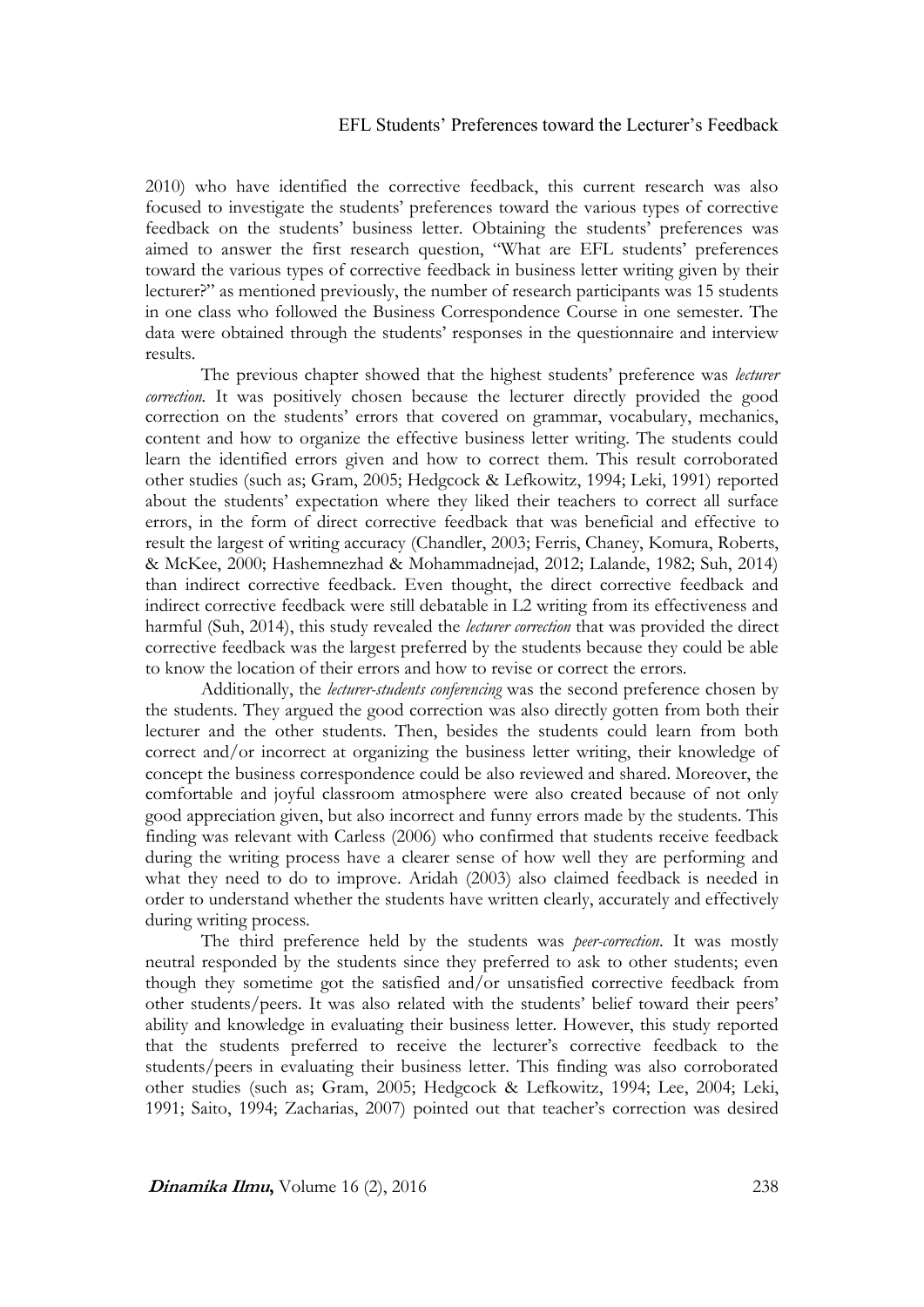and expected by the students than another type of corrective feedback such as peer feedback.

Next, the types of *error identification* and *lecturer commentary* were closed similar negatively or dislike responded by the students since the lecturer provided indirect corrective feedback by indicating the place of errors by crossing, circling, underlining the errors and also providing either written comments, information or questions on the students' letter writing without giving the correctness (Saito, 1994). Here, indirect correction required the students to diagnose and correct their errors by themselves (Guenette, 2007; Lee, 2004). Here, the study of Baleghizadeh & Dadashi (2011) reported that indirect feedback was a more effective tool than direct feedback in rectifying students' spelling errors. Against, this study showed that the students were not easy to understand, identify, analyze and correct the real errors by themselves because of limited ability and knowledge in formatting the business letter grammatically, systematically and effectively. It was worried the similar errors would be encountered by them for further assignments if the correction was not provided. To solve this problem, the direct corrective feedback was suggested given for the kinds of proficient students (Hashemnezhad & Mohammadnejad, 2012) because the direct corrective feedback was not only to help students to correct their errors and to make them understand the type of errors (Jalaluddin, 2015); but also direct corrective feedback enhanced the linguistic aspect of the students' writing (Aridah, 2003; Shirazi & Shekarabi, 2014).

Finally, the type of *self-correction* was strongly disliked responded by all students. This finding was corroborated other studies (e.g. Hamouda, 2011; Saito, 1994) which reported that self-correction was not preferred by the students. The students in this study argued that it was useless and unsatisfied to evaluate their own work since they have limited ability and knowledge in formatting the business letter correctly.

### **F. Conclusion and Suggestion**

The final chapter presented two important points of this research. First was the conclusion that covers the summary of overall findings and the second was suggestions for the readers, particularly those who were the lecturers and the students of English as a Foreign Language, furthermore, the point of suggestions also provided for future researcher(s) who are interested to conduct the similar field of study.

### **1. Conclusion**

The findings of the current research clearly reported the EFL students' preferences and their reasons toward the various types of corrective feedback given by their lecturer in the business letter writing at Foreign Language Academy (ABA) Colorado Samarinda.

The preference of *lecturer correction* was top-placed preferred by the students followed by *lecturer-students conferencing*, *peer-correction*, *error identification*, *lecturer commentary* and the least was *self-correction*.

The students' reasons of choosing the *lecturer correction* were getting the direct good correction provided by the lecturer, which it would be used as the reference/guide for further improvements both linguistic accuracy (such as; grammar, vocabulary, and mechanics) and business letter organization (including; good order of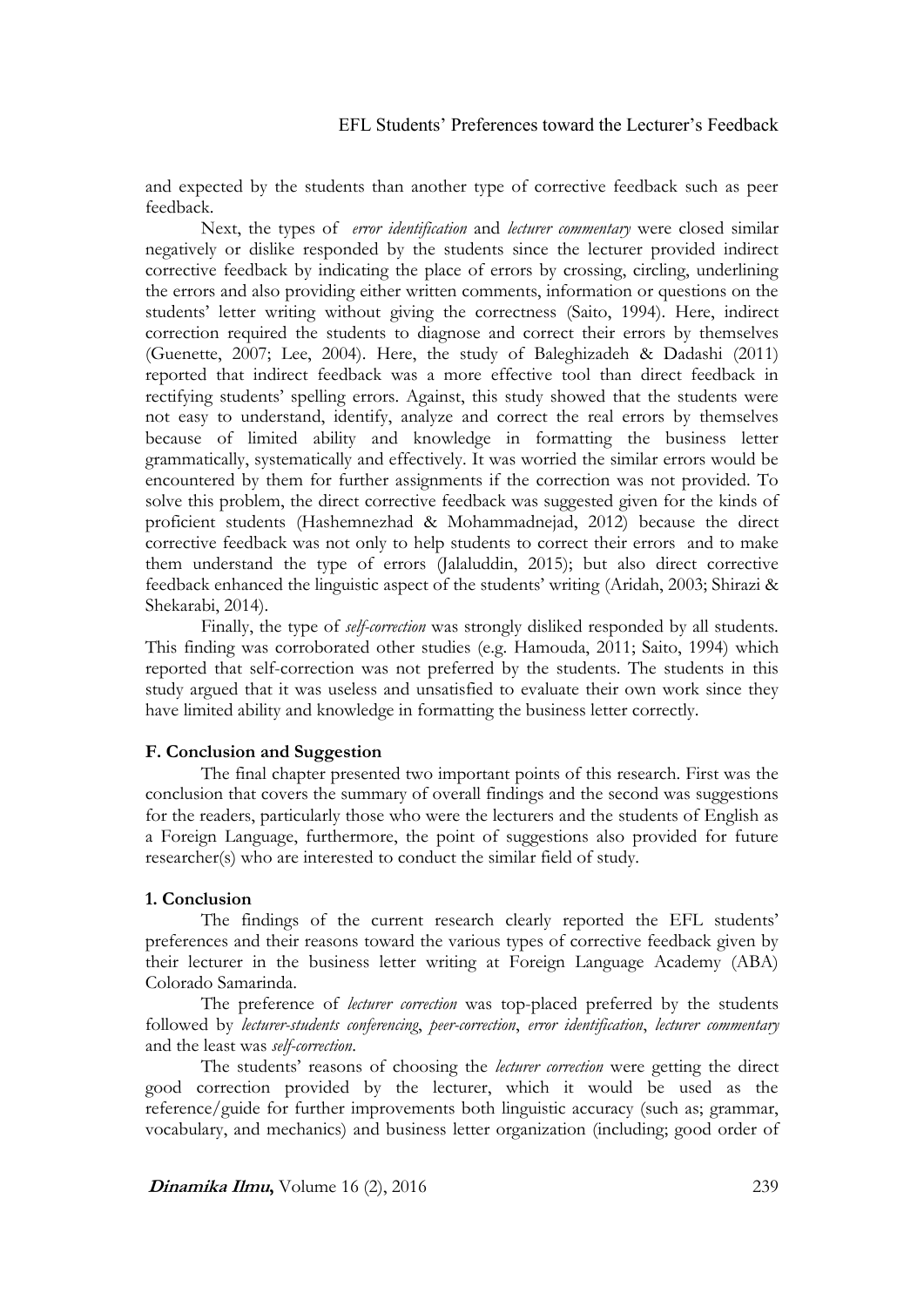business letter parts and its formats). In *lecturer-students conferencing,* the reasons were getting the directly corrective feedback and grateful appreciation both their lecturer and other students; learning and sharing the knowledge together enjoyably; otherwise, they ashamed their linguistics errors, low ability and knowledge in formatting good business letter could be known by other students. In *peer-correction*, the reason was sometime the satisfied and/or unsatisfied corrective feedback provided by their peers depending on their peer's ability and knowledge in giving correction. In *Error identification* and *lecturer commentary*, were difficult for students to diagnose the real errors and correct them; so it was worried the similar errors would be encountered by them for further writing assignments. Finally, the reasons of *self-correction* were useless and unsatisfied to evaluate their own work since they had limited ability and knowledge in formatting the business letter writing correctly.

### **2. Suggestion**

By having understanding that the students had their own preferences about the corrective feedback given by their lecturer on their business letter writing, it was expected that the result of this research could give some contributions, particularly for educational context.

For lecturers, it was suggested to consider at giving the corrective feedback on the students' business letter writing based on the students' ability and knowledge in understanding the corrective feedback given. The students were suggested to diagnose and train their ability and knowledge of producing the business letter writing by identifying and correcting the indirect corrective given by their lecturer. This study also recommended future researcher(s) to investigate the students' ability in composing the business letter with a large and different sample.

#### **BIBILIOGRAPHY**

- Abaya, Ruth. (2014). Corrective Feedback in English Language Teaching and Learning: Which Way to Go? *International Journal on Studies in English Language and Literature (IJSELL),* 2(10):5-12
- Agudo, Juan De Dios M. (2012). Investigating Spanish EFL students' beliefs and preferences regarding the effectiveness of corrective feedback. *International Journal of Humanities and Social Science*. Vol. 2 (19), page; 121-131.

Ahmed, C. M. (2012). Corrective feedback: perspectives on corrective comments in EFL and ESL writing. *International Journal of Academic Research in Progressive Educational and Development*, *1*(4), 340–346.

- Aridah. (2003). The role of feedback in the teaching and learning of writing. *Celt*, *3*(2), 105–114.
- Arvani, M. (2006). A discourse analysis of business letters written by Iranians and Native speakers. *The Asian ESP Journal*, *1*, 12–23.

Ashley, A. (2003). *Oxford handbook of commercial correspondence- new edition*. Oxford: Oxford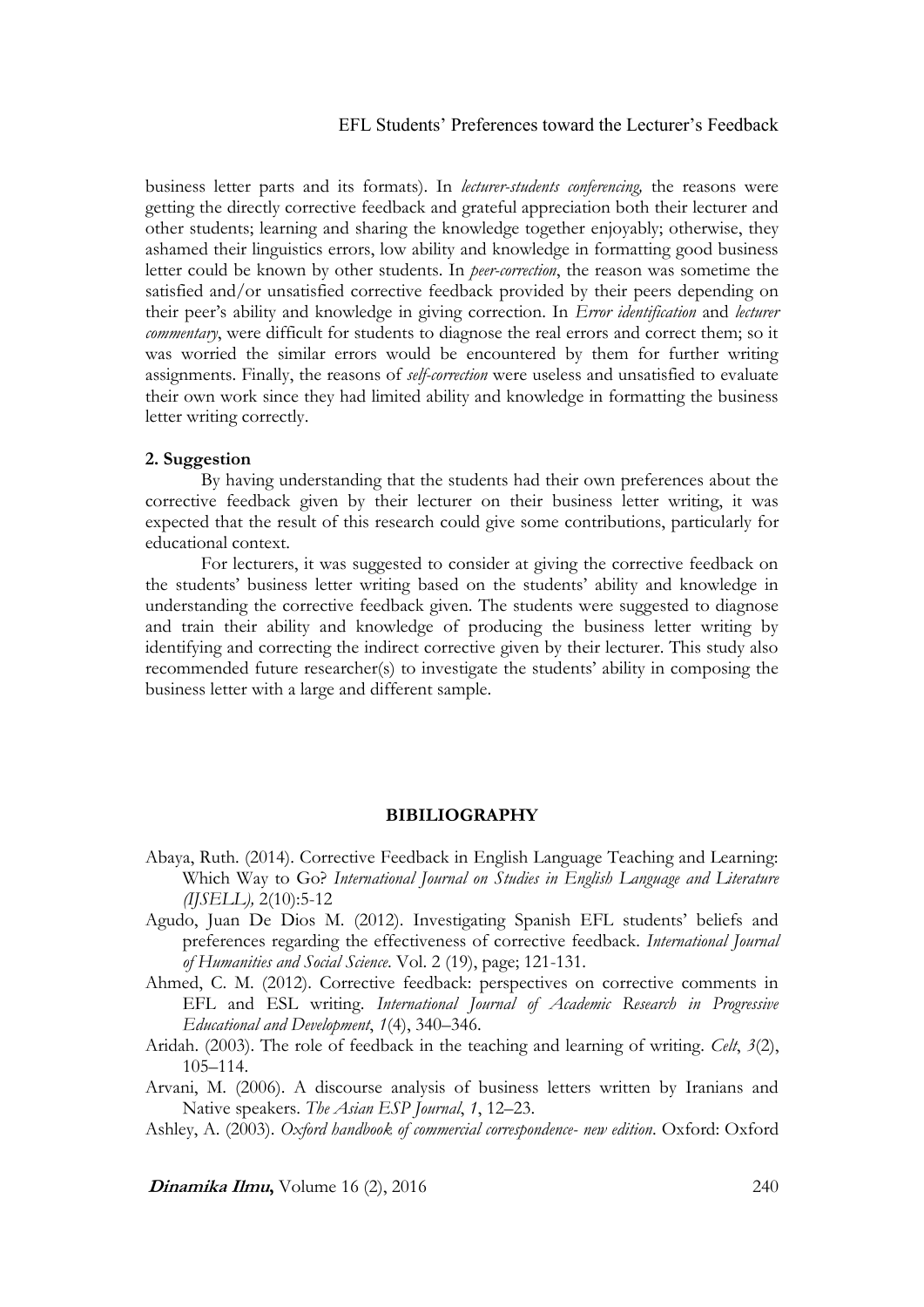University Press.

- Baleghizadeh, S., & Dadashi, M. (2011). The effect of direct and indirect corrective feedback on students' spelling errors. *PROFILE*, *13*(1), 129–137.
- Baxter, P. & Jack, S. (2008). Qualitative case study methodology: Study design and implementation for novice researchers. *The Qualitative Report,* Vol. 13(4), p: 544- 559.
- Beuningen, V. C. D. J., & Kuiken, F. (2008). The Effect of direct and indirect corrective feedback on L2 Learners' written accuracy. *ITL International Journal of Applied Linguistics*, *156*, 279–296.
- Bogdan, R. C., & Biklen, S. K. (1992). *Qualitative Research for Education: An introduction to theory and methods*. London: Allyn and Bacon.
- Brown, H. D. (2000). *Principles of Language Learning and Teaching*. New York: Longman.
- Carless, D. (2006). Differing perceptions in the feedback process. Studies in Higher Education. *Differing Perceptions in the Feedback Process*, *31*(2), 219–233.
- Chandler, J. (2003). The efficacy of various kinds of error feedback for improvement in the accuracy and fluency of L2 student writing. *Journal of Second Language Writing*, *12*(3), 267–292.
- Chi, N. L. (2015). ED-HANU Writing Business Letter (online).
- Corpuz, V. A. F. . (2011). *Error correction in second language writing: teacher's beliefs, practices, and students' preferences*. Australia: Queensland University of Technology.
- Ellis, R. (2006). Researching the effects of form-focused instruction on L2 acquisition. *AILA Review*, *19*, 18–41.
- Ellis, R. (2009). Corrective feedback and teacher development. *L2 Journal*, *1*(1), 3–18.
- Fathman, A., & Whalley, E. (1990). Response to student writing: Focus on form versus content. In B. Kroll (Ed.), *Second Language Writing*. Cambridge: Cambridge University Press.
- Ferris, D. (2006). Does error feedback help students writers? New evidence on short and long-term effects of written error correction. In K. H. & F. Hyland (Ed.) (pp. 81–104).
- Ferris, D., Chaney, S., Komura, K., Roberts, B., & McKee, S. (2000). Perspective, problems, and practices in treating written error. In *Colloquium presented at the International TESOL Convention*. Vancouver, B.C.
- Ferris, D., & Roberts, B. (2001). Error feedback in L2 writing classes: how explicit does it need to be? *Journal of Second Language Writing*, *10*(6), 161–184.
- Gitsaki, Christina and Althobaiti, Naif. (2010). ESL Teachers' Use of Corrective Feedback and Its Effect on Learners' Uptake. *The Journal of Asia Tefl,* 7(1): 197-219
- Gnanaseelan, J. (2013). The errors in the use of article in business letter writing in English: A case study of the Business Management Students of Vavuniya Campus, Sri Lanka. In *Proceedings of the Third International Symposium, SEUSL: 6-7 July 2013*. Oluvil, Sri Lanka.
- Gram, M. (2005). *The students' attitudes towards feedback*. Essex University, Sacramento.
- Guenette, D. (2007). Is feedback pedagogically correct? Research design issues in studies of feedback on writing. *Journal of Second Language Writing*, *16*, 40–53.
- Hamouda, A. (2011). A study of students and teachers' preferences and attitudes towards correction of classroom written errors in Saudi EFL context. *English Language Teaching*, *4*(3), 128–141.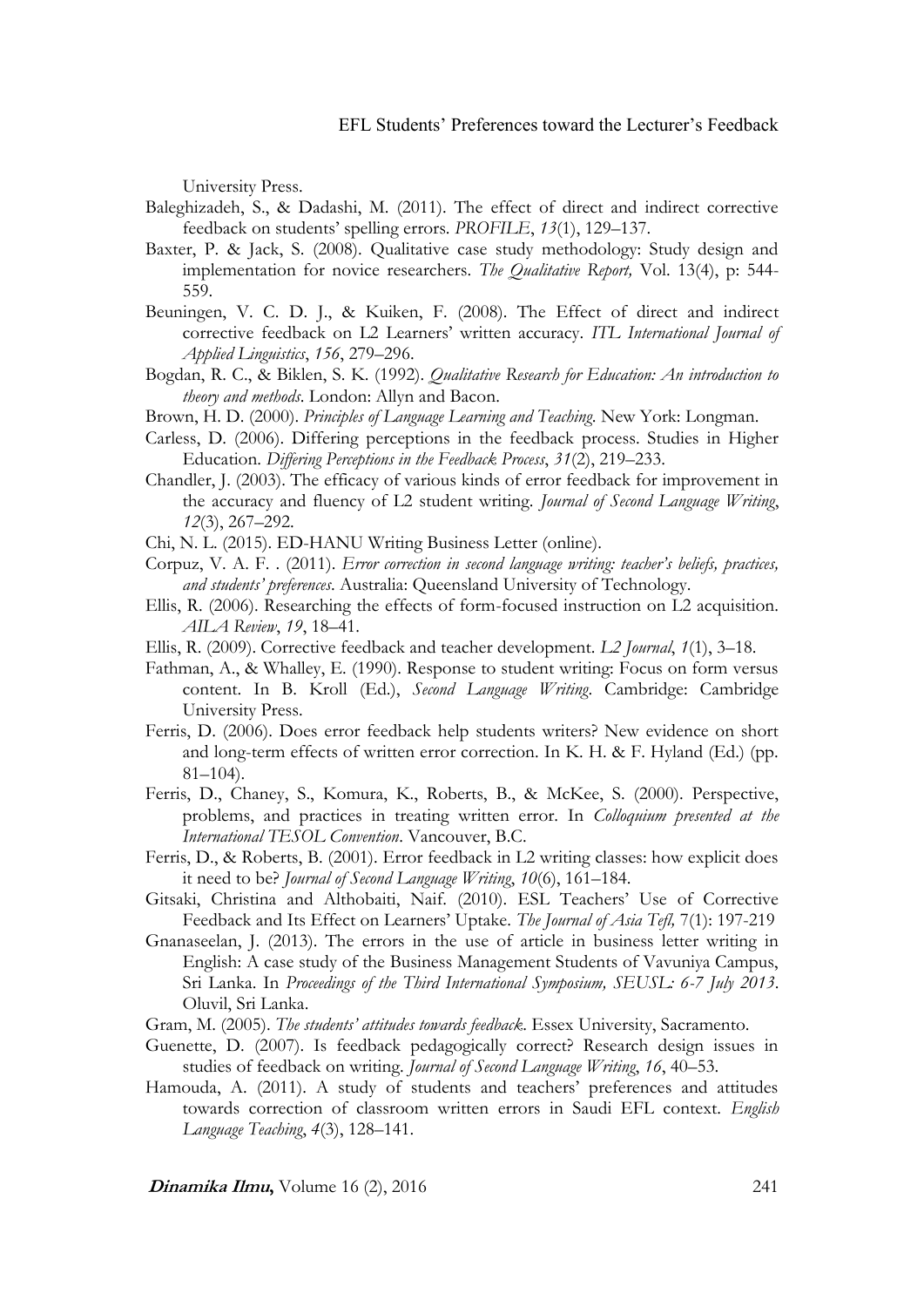- Harmer, J. (1991). *The practice of English language teaching*. London: Longman Group UK Limited.
- Hartshorn, K. James, and Norman W. Evans. (2015). "The Effects of Dynamic Written Corrective Feedback: A 30-Week Study." *Journal of Response to Writing, 1*(2): 6–34.
- Hashemnezhad, H., & Mohammadnejad, S. (2012). A case for direct and indirect feedback: The other side of coin. *English Language Teaching*, *5*(3), 230–239.
- Hattie, J., & Timperley, H. (2007). The Power of feedback. Review of Educational Research. *Review of Educational Research*, *77*(1), 81–112.
- Hedgcock, J., & Lefkowitz, N. (1994). Feedback on feedback: Assessing learner receptivity in second language writing. *Journal of Second Language Writing*, *3*, 141– 163.
- Heigham, J., & Croker, R. A. (2009). *Qualitative Research in Applied Linguistics a Practical Introduction*. UK: Palgrave Macmillan.
- Hendrickson, J. . (1980). Error correction in Foreign Language Teaching: Recent theory, research and practice. In *Reading on English as a Second Language* (pp. 153– 173). Boston: Little, Brown, and Co.
- Higgins R., Hartley, P., and Skelton, A. (2002). The conscientious consumer: Reconsidering the role of assessment feedback in student learning. *Studies in Higher Education*. Vol. 27 (1), page; 53-64.
- Hyland, P. (2000). Learning from feedback in assessment. In P. Hyland & A.Booth (Eds.). In *The Practice of University history teaching* (pp. 233–247). Manchester: Manchester University Press.
- Jalaluddin, M. (2015). Role of direct and indirect corrective feedback in improvement of Hindi students' writing skills. *American International Journal of Research in Humanities, Arts, and Social Sciences*, 15–574.
- Keh, C. (1990). Feedback in the writing process: A model and methods for implementation. *ELT Journal*, *44*(4), 294–304.
- Lalande, J. . (1982). Reducing composition errors: An experiment. *The Modern Language Journal*, *66*(2), 140–149.
- Lam, S. and Law, Y. (2006). The roles of instructional practices and motivation in writing performance. *The Journal of experimental education.* Vol. 75 (2), page; 145-164.
- Lee, C.-H. (2004). The effective use of live and recorded video on Satellite TV and the Internet in FLT/L. *Multimedia-Assisted Language Learning*, *7*(1).
- Leki, I. (1991). The preferences of ESL students for error correction in college-level writing classes. *Foreign Language Annals*, *24*, 203–218.
- Lodico, Marguerite G., Spaulding, Dean T. and Voegtle, Khatrine H. (2010). *Methods in Educational Research: From Theory to Practice.* New York: Jossey-Bass Publisher.
- Lyster, R., & Ranta, L. (1997). Corrective feedback and learner uptake: Negotiation of form in communicative classrooms. *SSLA*, *20*, 37–66.
- Miryanti, M. (2012). Error analysis on writing application letters found in JPAC of Politeknik Negeri Bandung. *Jurnal Pengembangan Humaniora*, *12*(3), 147–160.
- National Press Publication. (2002). *Business letters for busy people*. USA: National Press Publication, Inc.
- Pham, T. K. D. (2015). Different forms of corrective feedback and their effects on L2 students' writing accuracy: A case study. *Asian Journal of Educational Research*, *3*(1), 10–17.